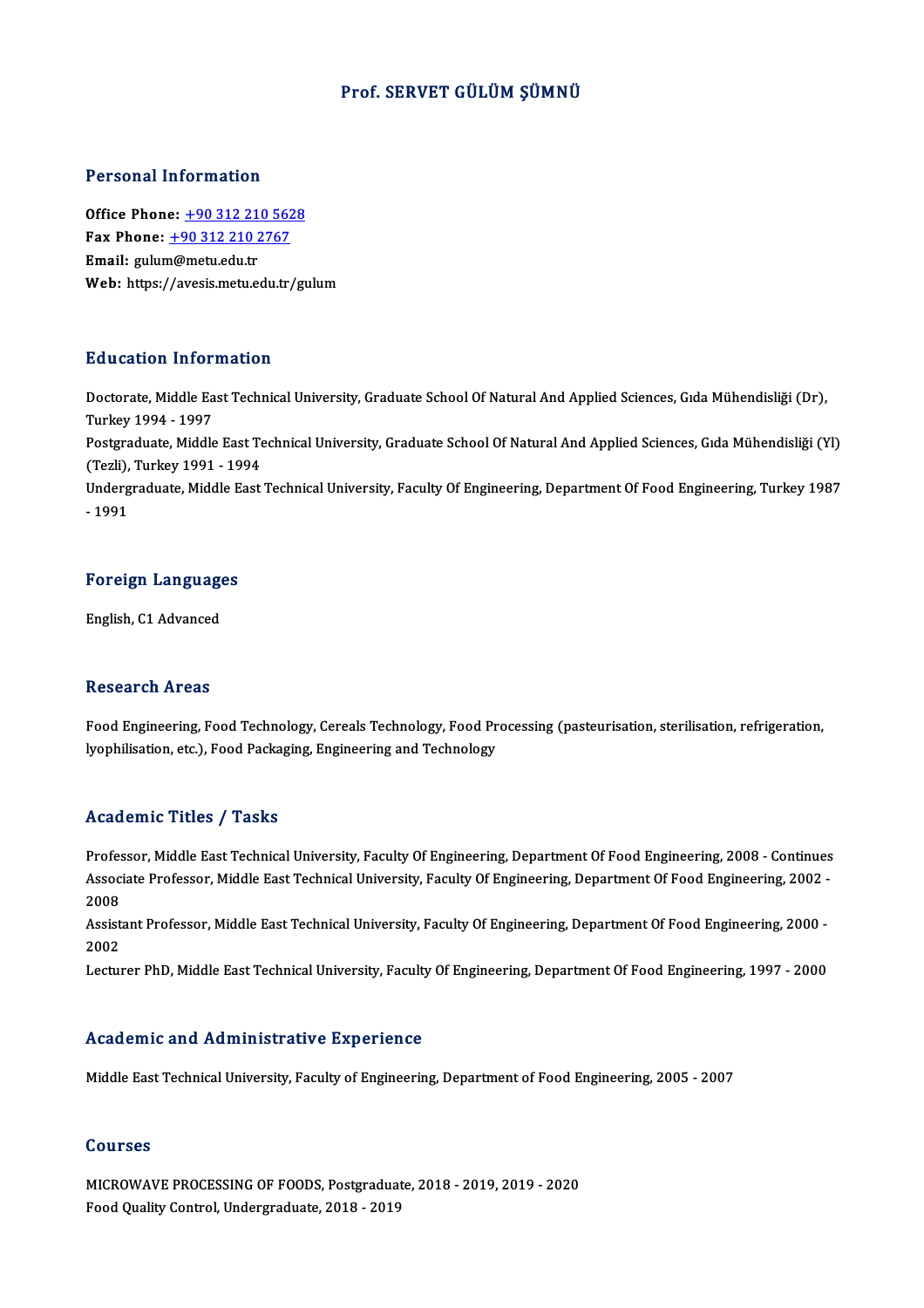Advising Theses Öztop H. M. , SÜMNÜ S. G. , IMPROVEMENT OF PEA PROTEINS' PROPERTIES BY MICROWAVE GLYCATION, Postgraduate, Ü.ERTUĞRUL(Student),2020 Öztop H. M. , ŞÜMNÜ S. G. , IMPROVEMENT OF PEA PROTEINS' PROPERTIES BY MICROWAVE GLYCATION, Po:<br>Ü.ERTUĞRUL(Student), 2020<br>Şümnü S. G. , Şahin S., Effects of microwave heating on electrospinning of carob bean flour based na Ü.ERTUĞRUL(Student), 2020<br>Şümnü S. G. , Şahin S., Effects of microwa<br>Postgraduate, E.UYGUN(Student), 2019<br>Sümnü S. G., Sahin S. Davalanmant of n Şümnü S. G. , Şahin S., Effects of microwave heating on electrospinning of carob bean flour based nanofibers,<br>Postgraduate, E.UYGUN(Student), 2019<br>Şümnü S. G. , Şahin S., Development of nanofiber based active packaging mat Postgraduate, E.UYGUN(Student), 2019<br>Şümnü S. G. , Şahin S., Development of nanofiber based active packaging material by electrospinning technique and food<br>validation, Doctorate, A.AYDOĞDU(Student), 2019 Şümnü S. G. , Şahin S., Development of nanofiber based active packaging material by electrospinning techniqu<br>validation, Doctorate, A.AYDOĞDU(Student), 2019<br>Şümnü S. G. , Öztop H. M. , Microwave glycation of soy protein is validation, Doctorate, A.AYDOĞDU(Student), 2019<br>Şümnü S. G. , Öztop H. M. , Microwave glycation of soy protein isolate, Postgraduate, S.NAMLI(Student), 2019<br>Şümnü S. G. , Öztop H. M. , Physicochemical and structural charac Sümnü S. G. , Öztop H. M. , Microwave glycation c<br>Sümnü S. G. , Öztop H. M. , Physicochemical and s<br>starches, Postgraduate, A.BİTİK(Student), 2019<br>SAHİN S. SÜMNÜ S. G., Preduction and shanata Şümnü S. G. , Öztop H. M. , Physicochemical and structural characterization of microfluidized and sonicated legume<br>starches, Postgraduate, A.BİTİK(Student), 2019<br>ŞAHİN S., ŞÜMNÜ S. G. , Production and characterization of c starches, Postgraduate, A.BİTİK(Student), 2019 ŞAHİN S., ŞÜMNÜ S. G. , Production and characterization of chickpea flour based biofilms containing gallic acid,<br>Postgraduate, S.KOCAKULAK(Student), 2019<br>Şümnü S. G. , Öztop H. M. , Utilization of phenolic compounds extrac Postgraduate, S.KOCAKULAK(Student), 2019<br>Şümnü S. G. , Öztop H. M. , Utilization of phenolic compounds extracte<br>various encapsulation methods, Doctorate, B.ÇİLEK(Student), 2018<br>SAHİN S. SÜMNÜ S. G., Characterization of nea Şümnü S. G. , Öztop H. M. , Utilization of phenolic compounds extracted from different agricultural wastes thro<br>various encapsulation methods, Doctorate, B.ÇİLEK(Student), 2018<br>ŞAHİN S., ŞÜMNÜ S. G. , Characterization of p various encapsulation methods, Docto<br>ŞAHİN S., ŞÜMNÜ S. G. , Characterizatio<br>Postgraduate, S.OĞUZ(Student), 2018<br>SAHİN S. SÜMNÜ S. G., Evpluation of tl ŞAHİN S., ŞÜMNÜ S. G. , Characterization of pea flour based nanofibers produced by electrospinning method,<br>Postgraduate, S.OĞUZ(Student), 2018<br>ŞAHİN S., ŞÜMNÜ S. G. , Evaluation of the effects of legume flour incorporation Postgraduate, S.OĞUZ(Stu<br>ŞAHİN S., ŞÜMNÜ S. G. , Ev<br>B.TUFAN(Student), 2018<br>Sümnü S. G. , Sahin S. Bro ŞAHİN S., ŞÜMNÜ S. G. , Evaluation of the effects of legume flour incorporation into wafer sheets, Postgraduat<br>B.TUFAN(Student), 2018<br>Şümnü S. G. , Şahin S., Production of lentil flour and hydroxypropyl methylcellulose bas B.TUFAN(Student), 2018<br>Şümnü S. G. , Şahin S., Production of lentil flour and hydroxypr<br>electrospinning method, Postgraduate, N.TAM(Student), 2018<br>SAHİN S. SÜMNÜ S. G., Evaluation of different seating material Şümnü S. G. , Şahin S., Production of lentil flour and hydroxypropyl methylcellulose based nanofiber by using<br>electrospinning method, Postgraduate, N.TAM(Student), 2018<br>ŞAHİN S., ŞÜMNÜ S. G. , Evaluation of different coati electrospinning method, Postgraduate, N.TAM(Student), 2018<br>ŞAHİN S., ŞÜMNÜ S. G. , Evaluation of different coating materials for encap<br>from onion (Allium cepa) skin, Postgraduate, B.AKDENİZ(Student), 2017<br>SAHİN S. SÜMNÜ S. \$AHİN S., ŞÜMNÜ S. G. , Evaluation of different coating materials for encapsulation of phenolic compounds extracted<br>from onion (Allium cepa) skin, Postgraduate, B.AKDENİZ(Student), 2017<br>\$AHİN S., ŞÜMNÜ S. G. , Investigatio from onion (Allium cepa)<br>ŞAHİN S., ŞÜMNÜ S. G. , In<br>S.TİREKİ(Student), 2017<br>SAHİN S. SÜMNÜ S. G. M ŞAHİN S., ŞÜMNÜ S. G. , Investigation of sensory and instrumental methods to predict shelf-life of jelly gums, Doct<br>S.TİREKİ(Student), 2017<br>ŞAHİN S., ŞÜMNÜ S. G. , Modeling of heat and mass transfer in microwave-infrared h S.TİREKİ(Student), 2017<br>ŞAHİN S., ŞÜMNÜ S. G. , Modelin<br>N.YAZICIOĞLU(Student), 2016<br>SAHİN S. SÜMNÜ S. G., Effecta ŞAHİN S., ŞÜMNÜ S. G. , Modeling of heat and mass transfer in microwave-infrared heating of zucchini, Doctorate,<br>N.YAZICIOĞLU(Student), 2016<br>ŞAHİN S., ŞÜMNÜ S. G. , Effects of different flour, gum and protein types on qual N.YAZICIOĞLU(Student), 2016<br>ŞAHİN S., ŞÜMNÜ S. G. , Effects of different flour, gum and protein types on quality of gluten-free cakes, Postgraduate,<br>E.BERK(Student), 2016 ŞAHİN S., ŞÜMNÜ S. G. , Effects of different flour, gum and protein types on quality of gluten-free cakes, Postgraduate,<br>E.BERK(Student), 2016<br>ŞAHİN S., ŞÜMNÜ S. G. , Encapsulation of vitamin b1 using double emulsion metho E.BERK(Student), 2016<br>ŞAHİN S., ŞÜMNÜ S. G. , Encapsulation of vitamin b1 using double emulsion method, Doctorate, Ö.YÜCE(Student), 2016<br>ŞAHİN S., ŞÜMNÜ S. G. , Stability of double emulsions for food applications, Postgrad ŞAHİN S., ŞÜMNÜ S. G. , Encapsulation of vitamin b1 using double emulsion method, Doctorate, Ö.YÜCE(Studen<br>ŞAHİN S., ŞÜMNÜ S. G. , Stability of double emulsions for food applications, Postgraduate, M.YILDIRIM(Student<br>ŞAHİN ŞAHİN S., ŞÜMNÜ S. G. ,<br>ŞAHİN S., ŞÜMNÜ S. G. ,<br>B.IŞIK(Student), 2015<br>SAHİN S. SÜMNÜ S. G ŞAHİN S., ŞÜMNÜ S. G. , Assesment of pore development, oil and moisture distribution in frying, Postgradua<br>B.IŞIK(Student), 2015<br>ŞAHİN S., ŞÜMNÜ S. G. , Encapsulation of rosemary essential oil, Postgraduate, H.TURASAN(Stud B.IŞIK(Student), 2015<br>ŞAHİN S., ŞÜMNÜ S. G. , Encapsulation of rosemary essential oil, Postgraduate, H.TURASAN(Student), 2014<br>SAHİN S., SÜMNÜ S. G. , Development of functional cakes to be baked in microwave-infrared combin SAHIN S., SÜMNÜ S. G., Encapsulation of rosemary essential oil, Postgraduate, H.TURASAN(Student), 2014 ŞAHİN S., ŞÜMNÜ S. G. , Development of functional cakes to be baked in microwave-infrared combination oven,<br>Postgraduate, B.CANAN(Student), 2014<br>ŞÜMNÜ S. G. , ŞAHİN S., Effect of different flours on quality of gluten-free Postgraduate, B.CANAN(Student), 2014<br>
ŞÜMNÜ S. G. , ŞAHİN S., Effect of differer<br>
2014 ŞÜMNÜ S. G. , ŞAHİN S., Effect of different flours on quality of gluten-free wafer sheets, Postgraduate, S.MERT(Student<br>2014<br>ŞAHİN S., ŞÜMNÜ S. G. , Effect of different flours on quality of gluten-free wafer sheet, Postgra ŞAHİN S., ŞÜMNÜ S. G. , Effect of different flours on quality of gluten-free wafer sheet, Postgraduate, S.Mert(Student),<br>2014 ŞAHİN S., ŞÜMNÜ S. G. , Effect of different flours on quality of gluten-free wafer sheet, Postgraduate, S.Mert(Student),<br>2014<br>ŞAHİN S., ŞÜMNÜ S. G. , Microwave-infrared combination drying of eggplants, Postgraduate, A.AYDO 2014<br>ŞAHİN S., ŞÜMNÜ S. G. , Microwave-infrared combination drying of eggplants, Postgraduate, A.AYDOĞDU(Student), 201<br>ŞAHİN S., ŞÜMNÜ S. G. , Development of gluten-free bread formulations for baking in infrared-microwave SAHİN S., ŞÜMNÜ S. G. , Microwave-infrared com<br>SAHİN S., ŞÜMNÜ S. G. , Development of gluten-fr<br>oven, Doctorate, İ.DEMİRKESEN(Student), 2013<br>SAHİN S. SÜMNÜ S. G., Engeneulation of urbest g ŞAHİN S., ŞÜMNÜ S. G. , Development of gluten-free bread formulations for baking in infrared-microwave combination<br>oven, Doctorate, İ.DEMİRKESEN(Student), 2013 ŞAHİN S., ŞÜMNÜ S. G. , Effect of nanoencapsulation of purified polyphenolic powder on encapsulation efficiency, storage<br>and baking stability, Postgraduate, A.LUCA(Student), 2012 \$AHIN S., \$ÜMNÜ S. G., Encapsulation of wheat germ oil, Postgraduate, B.YAZICIOGLU(Student), 2013 ŞAHİN S., ŞÜMNÜ S. G. , Effect of nanoencapsulation of purified polyphenolic powder on encapsulation efficier<br>and baking stability, Postgraduate, A.LUCA(Student), 2012<br>ŞAHİN S., ŞÜMNÜ S. G. , Microwave extraction of phenol and baking stability, Postgra<br>ŞAHİN S., ŞÜMNÜ S. G. , Micr<br>E.DURMAZ(Student), 2012<br>SAHİN S. SÜMNÜ S. G. Micr ŞAHİN S., ŞÜMNÜ S. G. , Microwave extraction of phenolic compounds from caper and oleaster, Postgraduate,<br>E.DURMAZ(Student), 2012<br>ŞAHİN S., ŞÜMNÜ S. G. , Microencapsulation of phenolic compounds extracted from sour cherry

E.DURMAZ(Student), 2012<br>ŞAHİN S., ŞÜMNÜ S. G. , Microencapsulation of phenolic compounds extracted from sour cherry (Prunus cerasus L.)<br>pomace, Postgraduate, B.ÇİLEK(Student), 2012

ŞAHİNS.,ŞÜMNÜS.G. ,Usage ofmicrowave and ultrasound inthe extractionof essentialoils and phenolic compounds,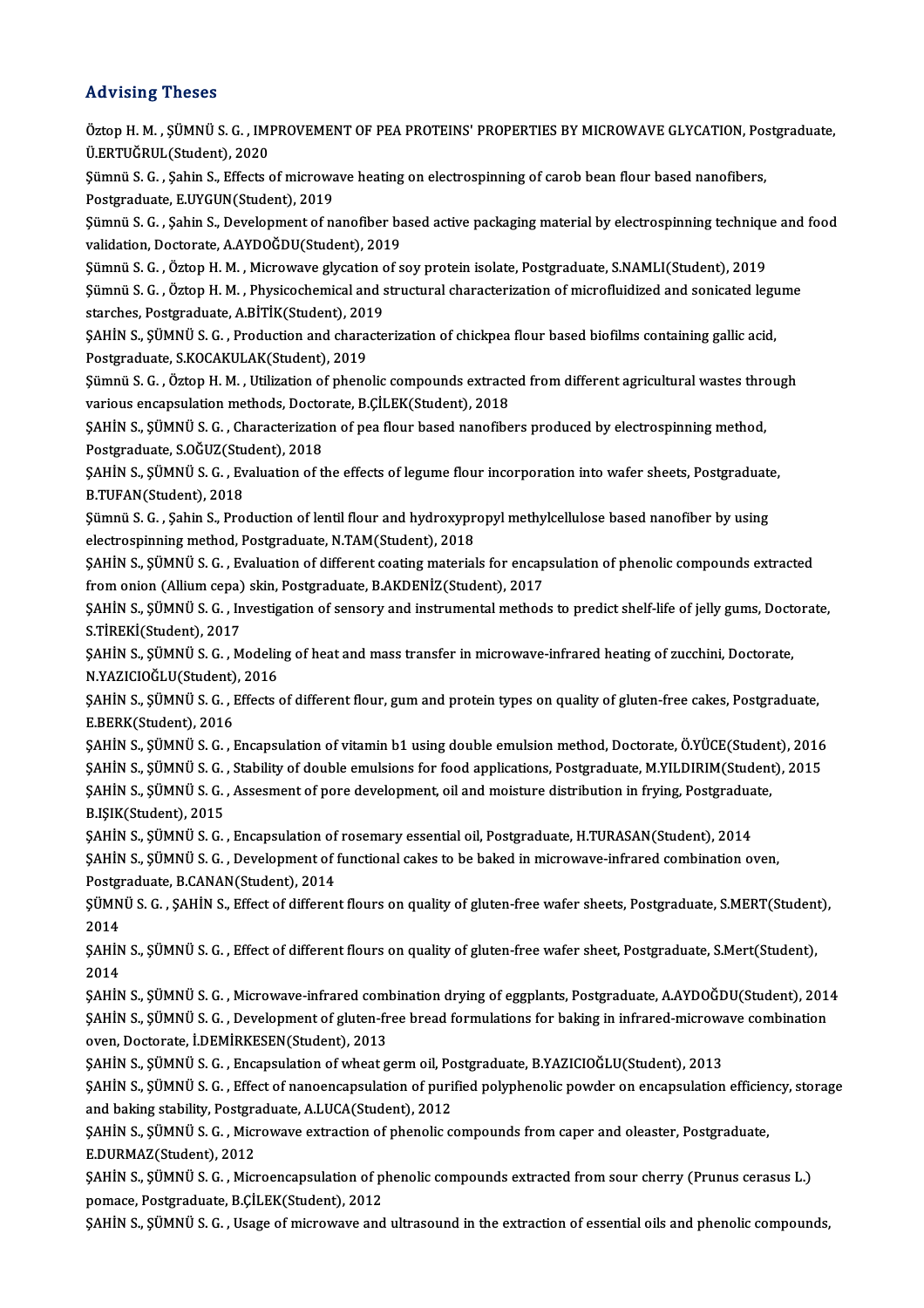Postgraduate,A.EMİNE(Student),2011

Postgraduate, A.EMİNE(Student), 2011<br>ŞAHİN S., ŞÜMNÜ S. G. , Usage of solar-spouted bed drier in the drying of parboiled wheat, corn and pea, Postgraduate,<br>E.TUNAPOYU(Student), 2011 Postgraduate, A.EMİNE(Stude<br>ŞAHİN S., ŞÜMNÜ S. G. , Usage<br>F.TUNABOYU(Student), 2011<br>SAHİN S. SÜMNÜ S. G. , Design ŞAHİN S., ŞÜMNÜ S. G. , Usage of solar-spouted bed drier in the drying of parboiled wheat, corn and pea, Postgraduate,<br>F.TUNABOYU(Student), 2011<br>ŞAHİN S., ŞÜMNÜ S. G. , Design of gluten free rice cake formulations for baki

F.TUNABOYU(Student), 2011<br>ŞAHİN S., ŞÜMNÜ S. G. , Design of glut<br>Doctorate, E.TURABİ(Student), 2010<br>SAHİN S. SÜMNÜ S. G., Misrovaya as ŞAHİN S., ŞÜMNÜ S. G. , Design of gluten free rice cake formulations for baking in infrared-microwave combination ove<br>Doctorate, E.TURABİ(Student), 2010<br>ŞAHİN S., ŞÜMNÜ S. G. , Microwave assisted extraction of phenolic com

Doctorate, E.TURABİ(Student), 2010<br>ŞAHİN S., ŞÜMNÜ S. G. , Microwave assiste<br>Postgraduate, M.ŞİMŞEK(Student), 2010<br>SAHİN S. SÜMNÜ S. G., Effects of differen ŞAHİN S., ŞÜMNÜ S. G. , Microwave assisted extraction of phenolic compounds from tomato and sour cherry pomaces,<br>Postgraduate, M.ŞİMŞEK(Student), 2010<br>ŞAHİN S., ŞÜMNÜ S. G. , Effects of different batter formulations on phy

Postgraduate, M.ŞİMŞEK(Student), 2010<br>ŞAHİN S., ŞÜMNÜ S. G. , Effects of different batter formulations on physical and chemical properties of microwave and<br>conventionally fried chicken fingers, Doctorate, I.BARUTCU(Student SAHİN S., ŞÜMNÜ S. G. , Effects of different batter formulations on physical and chemical properties of microwave and<br>conventionally fried chicken fingers, Doctorate, I.BARUTÇU(Student), 2009<br>SAHİN S., ŞÜMNÜ S. G. , Effect

conventionally fried chicken fingers, Doctorate, I.BARUTÇU(Studen<br>ŞAHİN S., ŞÜMNÜ S. G. , Effects of xanthan and guar gums on qualit<br>infrared combination oven, Postgraduate, H.FİLİZ(Student), 2009<br>SAHİN S. SİİMNÜ S. G., Op ŞAHİN S., ŞÜMNÜ S. G. , Effects of xanthan and guar gums on quality and staling of gluten free cakes baked in microv<br>infrared combination oven, Postgraduate, H.FİLİZ(Student), 2009<br>ŞAHİN S., ŞÜMNÜ S. G. , Optimization of r

infrared combination oven, Postgraduate, H.FİLİZ(Student), 2009<br>ŞAHİN S., ŞÜMNÜ S. G. , Optimization of roasting conditions of hazelnuts in microwave assisted ovens, Postgraduate,<br>N.UYSAL(Student), 2009 ŞAHİN S., ŞÜMNÜ S. G. , Optimization of roasting conditions of hazelnuts in microwave assisted ovens, Postgraduate,<br>N.UYSAL(Student), 2009<br>ŞAHİN S., ŞÜMNÜ S. G. , Modeling of tempering of frozen potato puree by microwave,

N.UYSAL(Student), 2009<br>ŞAHİN S., ŞÜMNÜ S. G. , Modeling of tempering of frozen potato<br>ohmic heating methods, Doctorate, N.SEYHUN(Student), 2008<br>SAHİN S. SÜMNÜ S. G. , Investigation of quelity and staling of h ŞAHİN S., ŞÜMNÜ S. G. , Modeling of tempering of frozen potato puree by microwave, infrared assisted microwave and<br>ohmic heating methods, Doctorate, N.SEYHUN(Student), 2008<br>ŞAHİN S., ŞÜMNÜ S. G. , Investigation of quality

ohmic heating methods, Doctorate, N.SEY<br>ŞAHİN S., ŞÜMNÜ S. G. , Investigation of qu<br>ovens, Doctorate, S.ÖZGE(Student), 2008<br>SAHİN S. SÜMNÜ S. G. , Investigation of nh ŞAHİN S., ŞÜMNÜ S. G. , Investigation of quality and staling of breads with different gum formulations baked in different<br>ovens, Doctorate, S.ÖZGE(Student), 2008<br>ŞAHİN S., ŞÜMNÜ S. G. , Investigation of physical properties

ovens, Doctorate, S.ÖZGE(Student), 2008<br>ŞAHİN S., ŞÜMNÜ S. G. , Investigation of physical properties of different cake formulations during baking with microwave<br>and infrared-microwave combination, Doctorate, Ö.ŞAKIYAN(Stud ŞAHİN S., ŞÜMNÜ S. G. , Investigation of physical properties of different cake formulations during baking with microwav<br>and infrared-microwave combination, Doctorate, Ö.ŞAKIYAN(Student), 2007<br>ŞÜMNÜ S. G. , Infrared-assiste

and in<br>ŞÜMN<br>2005<br>sümn ŞÜMNÜ S. G. , Infrared-assisted microwave drying in the production of bread crumbs, Postgraduate, S.TİREKİ(Stu<br>2005<br>ŞÜMNÜ S. G. , ŞAHİN S., Optimization of microwave frying of potato slices, Postgraduate, M.HALİL(Student),

2005<br>ŞÜMNÜ S. G. , ŞAHİN S., Optimization of microwave frying of potato slices, Postgraduate, M.HALİL(Student), 2005<br>ŞAHİN S., ŞÜMNÜ S. G. , Effects of different batter formulations on qualty of deep-fat fried carrot slice ŞÜMNÜ S. G. , ŞAHİN S., Optir<br>ŞAHİN S., ŞÜMNÜ S. G. , Effec<br>N.AKDENİZ(Student), 2004<br>SAHİN S. SÜMNÜ S. G., Optir ŞAHİN S., ŞÜMNÜ S. G. , Effects of different batter formulations on qualty of deep-fat fried carrot slices, Postgraduate,<br>N.AKDENİZ(Student), 2004<br>ŞAHİN S., ŞÜMNÜ S. G. , Optimization of processing conditions during haloge

N.AKDENİZ(Student), 2004<br>ŞAHİN S., ŞÜMNÜ S. G. , Optimization of processing conditions during halogen lamp-microwave combination baking of cakes, Postgraduate, K.MELİKE(Student), 2004

ŞAHİN S., ŞÜMNÜ S. G. , Effects of different batter formulations on quality of deep-fat fried chicken nuggets, Postgraduate,<br>S.FİRDEVS(Student), 2004 ŞAHİN S., ŞÜMNÜ S. G. , Effects of different batter formulations on quality of deep-fat fried chicken nuggets, Postgradı<br>S.FİRDEVS(Student), 2004<br>ŞAHİN S., ŞÜMNÜ S. G. , Recovery of strawberry aroma compounds by pervaporat

S.FIR<mark><br>ŞAHİN</mark><br>2004<br>SAHİN ŞAHİN S., ŞÜMNÜ S. G. , Recovery of strawberry aroma compounds by pervaporation, Postgradu<br>2004<br>ŞAHİN S., ŞÜMNÜ S. G. , Optimization of microwave-halogen lamp baking of bread, Postgraduate,<br>P.DEMİREKLER(Student), 2004

2004<br>ŞAHİN S., ŞÜMNÜ S. G. , Optimization of microwave-halogen lamp baking of bread, Postgraduate,<br>P.DEMİREKLER(Student), 2004

ŞAHİN S., ŞÜMNÜ S. G. , Optimization of microwave-halogen lamp baking of bread, Postgraduate,<br>P.DEMİREKLER(Student), 2004<br>ŞÜMNÜ S. G. , Optimization of Processing Conditions During Halogen Lamp-Microwave Baking of Cakes, P P.DEMİREKLER(Student)<br>ŞÜMNÜ S. G. , Optimizatio<br>K.Melike(Student), 2004<br>SAHİN S. SÜMNÜ S. G. ES ŞÜMNÜ S. G. , Optimization of Processing Conditions During Halogen Lamp-Microwave Baking of Cakes, Postg<br>K.Melike(Student), 2004<br>ŞAHİN S., ŞÜMNÜ S. G. , Effects of different ovens and enzymes on quality parameters of bread

K.Melike(Student), 2004<br>ŞAHİN S., ŞÜMNÜ S. G. , 1<br>S.ÖZGE(Student), 2003<br>SÜMNÜ S. G. , Gemnaris ŞAHİN S., ŞÜMNÜ S. G. , Effects of different ovens and enzymes on quality parameters of bread, Postgraduate,<br>S.ÖZGE(Student), 2003<br>ŞÜMNÜ S. G. , Comparison of microwave drying and microwave mixed-bed drying of red papers,

S.ÖZGE(Student), 2003<br>ŞÜMNÜ S. G. , Comparison of 1<br>Ö.SEÇMELER(Student), 2003<br>SÜMNÜ S. G. , Elwidized bed. m

ŞÜMNÜ S. G. , Comparison of microwave drying and microwave mixed-bed drying of red papers, Postgraduate, Ö.SEÇMELER(Student), 2003<br>ŞÜMNÜ S. G. , Fluidized bed, microwave and microwave assisted fluidized bed drying of macar Ö.SEÇMELER(Student),<br>ŞÜMNÜ S. G. , Fluidized<br>E.IRAZ(Student), 2003<br>SAHİN S. SÜMNÜ S. C

ŞAHİNS.,ŞÜMNÜS.G. ,Retardationof staling ofmicrowave baked cakes.,Postgraduate,N.SEYHUN(Student),2002 E.IRAZ(Student), 2003<br>ŞAHİN S., ŞÜMNÜ S. G. , Retardation of staling of microwave baked cakes., Postgraduate, N.SEYHUN(Student),<br>ŞAHİN S., ŞÜMNÜ S. G. , Development of non-enzymatic browning in microwave baked breads, Post ŞAHİN S., ŞÜMNÜ S. G. , Retardati<br>ŞAHİN S., ŞÜMNÜ S. G. , Developr<br>D.ZİNCİRKIRAN(Student), 2001<br>SAHİN S. SÜMNÜ S. G. , Ontimizat

ŞAHİN S., ŞÜMNÜ S. G. , Development of non-enzymatic browning in microwave baked breads, Postgraduate,<br>D.ZİNCİRKIRAN(Student), 2001<br>ŞAHİN S., ŞÜMNÜ S. G. , Optimization of microwave baked bread formulation, Postgraduate, Ö

ŞAHİN S., ŞÜMNÜ S. G. , Optimization of microwave baked bread formulation, Postgraduate, Ö.ÖZMUTLU(Student), 2001<br>Jury Memberships

Award, TÜBA-GEBİP, Orta Doğu Teknik Üniversitesi, June, 2018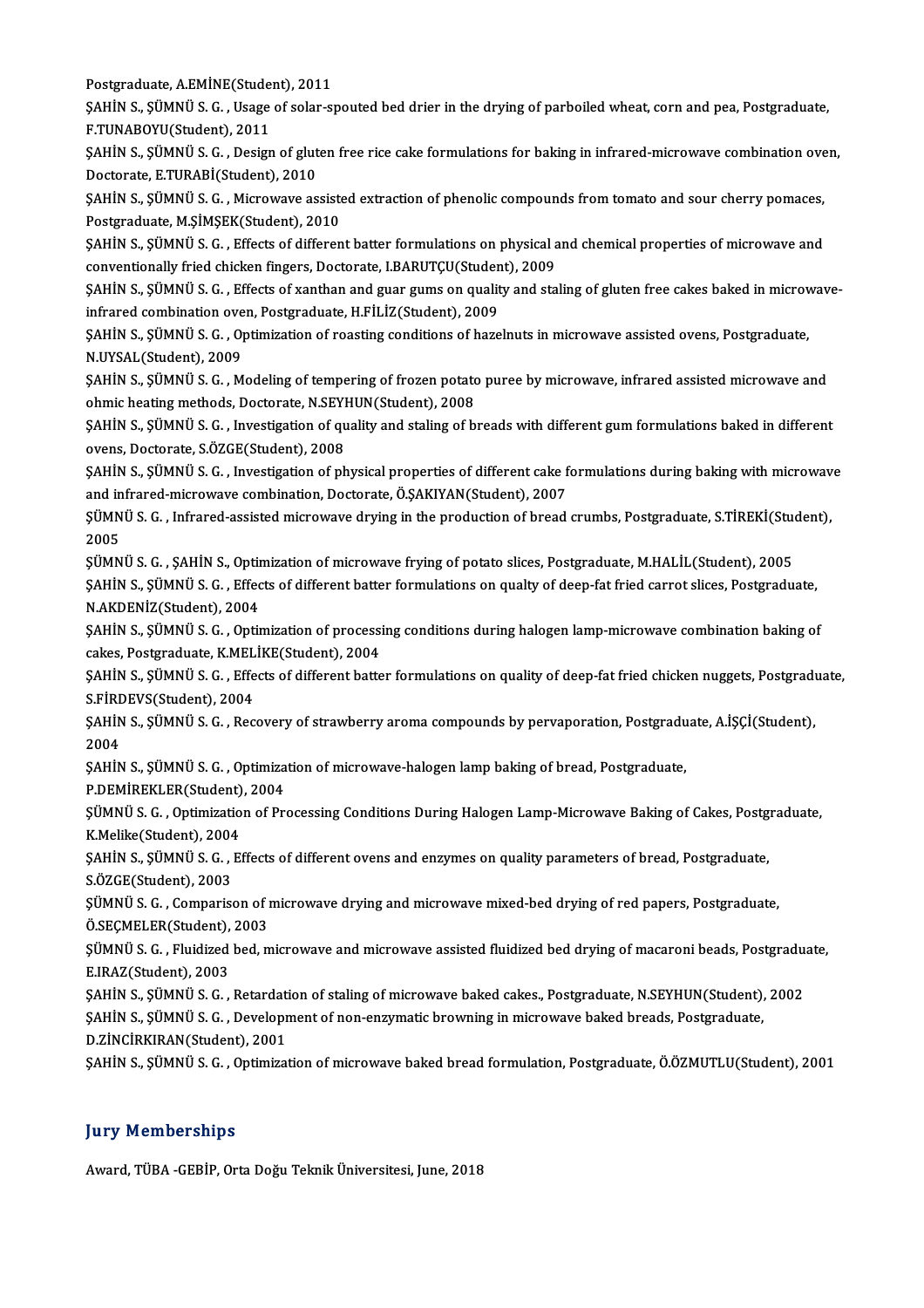## Articles Published in Journals That Entered SCI, SSCI and AHCI Indexes

- rticles Published in Journals That Entered SCI, SSCI and AHCI Indexes<br>I. Heat and mass transfer modeling of microwave infrared cooking of zucchini based on Lambert law<br>Nazidiach: N. SÜMNÜ S.C. SAHİN S YAZI TURISHOLUM JOUTHUM THE<br>Heat and mass transfer modelin<br>Yazicioglu N., ŞÜMNÜ S. G. , ŞAHİN S.<br>JOUPNAL OF FOOD PROCESS ENCINI Heat and mass transfer modeling of microwave infrared cooking of zucchini ba<br>Yazicioglu N., ŞÜMNÜ S. G. , ŞAHİN S.<br>JOURNAL OF FOOD PROCESS ENGINEERING, vol.44, no.12, 2021 (Journal Indexed in SCI)<br>Hee of Solid Echo Socuenc Yazicioglu N., ȘÜMNÜ S. G. , ȘAHİN S.<br>JOURNAL OF FOOD PROCESS ENGINEERING, vol.44, no.12, 2021 (Journal Indexed in SCI)<br>II. Use of Solid Echo Sequence to Monitor Crystallization Kinetics of Mono and Di-Saccharides<br>GÜNER S.
- JOURNAL OF FOOD PROCESS ENGINEERING, v<br>Use of Solid Echo Sequence to Monitor C<br>GÜNER S., Grunin L., ŞÜMNÜ S. G. , Oztop M. H.<br>FOOD PIOPUYSICS .val 16 no 4 np 503 511 3 Use of Solid Echo Sequence to Monitor Crystallization Kinetics of N<br>GÜNER S., Grunin L., ŞÜMNÜ S. G. , Oztop M. H.<br>FOOD BIOPHYSICS, vol.16, no.4, pp.502-511, 2021 (Journal Indexed in SCI)<br>Enconculation of Mosnesium with Lo GÜNER S., Grunin L., ŞÜMNÜ S. G. , Oztop M. H.<br>FOOD BIOPHYSICS, vol.16, no.4, pp.502-511, 2021 (Journal Indexed in SCI)<br>III. Encapsulation of Magnesium with Lentil Flour by Using Double Emulsion to Produce Magnesium<br>Engish
- FOOD BIOPHYSIC:<br>Encapsulation of<br>Enriched Cakes<br>Kabeks C. Sümnü Encapsulation of Magnesium with Lenti<br>Enriched Cakes<br>Kabakcı C., Şümnü S. G. , Şahin S., Öztop H. M.<br>Feed and Biannesses Teshnelegy vel 14 ne. E<mark>nriched Cakes</mark><br>Kabakcı C., Şümnü S. G. , Şahin S., Öztop H. M.<br>Food and Bioprocess Technology, vol.14, no.10, pp.1773-1790, 2021 (Journal Indexed in SCI)

- IV. Pea protein properties are altered following glycation by microwave heating Food and Bioprocess Technology, vol.14, no.10, pp.1773-1790, 2021 (Journal Indexed<br>Pea protein properties are altered following glycation by microwave heating<br>ERTUĞRUL Ü., NAMLI S., TAŞ O., KOCADAĞLI T., GÖKMEN V., ŞÜMNÜ S Pea protein properties are altered follo<br>ERTUĞRUL Ü., NAMLI S., TAŞ O., KOCADAĞLI<br>LWT, vol.150, 2021 (Journal Indexed in SCI)<br>Correlation between nhygisel and sense
- V. Correlation between physical and sensorial properties of gummy confections with different LWT, vol.150, 2021 (Journal Indexed in SCI)<br>Correlation between physical and sense<br>formulations during storage<br>Tireki S., SÜMNÜ S. G., SAHIN S. formulations during storage

Journal of Food Science and Technology, vol.58, no.9, pp.3397-3408, 2021 (Journal Indexed in SCI Expanded)

- Tireki S., ŞÜMNÜ S. G. , ŞAHİN S.<br>Journal of Food Science and Technology, vol.58, no.9, pp.3397-3408, 2021 (Journal Indexed in SCI Expansion for<br>VI. Green processing of sour cherry (Prunus cerasus L.) pomace: process optim Journal of Food Science and Technology, vol.58, no.9, pp.3397-340<br>Green processing of sour cherry (Prunus cerasus L.) poma<br>modification of dietary fibers and property measurements<br>Seren D. B., Abmed L. SÜMNÜ S. G., SAUIN S Green processing of sour cherry (Prunt<br>modification of dietary fibers and prope<br>Sezer D.B., Ahmed J., ŞÜMNÜ S.G. , ŞAHİN S.<br>JOUPNAL OF FOOD MEASUREMENT AND CH modification of dietary fibers and property measurements<br>Sezer D. B. , Ahmed J., ŞÜMNÜ S. G. , ŞAHİN S.<br>JOURNAL OF FOOD MEASUREMENT AND CHARACTERIZATION, vol.15, no.4, pp.3015-3025, 2021 (Journal Indexed<br>in SCD Sezer D<br>JOURNA<br>in SCI)<br>Encons JOURNAL OF FOOD MEASUREMENT AND CHARACTERIZATION, vol.15, no.4, pp.3015-3025, 2021 (Journal Indexe<br>in SCI)<br>VII. Encapsulation of Grape Seed Extract in Rye Flour and Whey Protein-Based Electrospun Nanofibers<br>Aslaper C. SÜMN
- in SCI)<br>VII. Encapsulation of Grape Seed Extract in Rye Flour and Whey Protein-Based Electrospun Nanofibers<br>Aslaner G., ŞÜMNÜ S. G. , ŞAHİN S. Aslaner G., ŞÜMNÜ S. G. , ŞAHİN S.<br>FOOD AND BIOPROCESS TECHNOLOGY, vol.14, no.6, pp.1118-1131, 2021 (Journal Indexed in SCI)<br>VIII. Microwave glycation of soy protein isolate with rare sugar (D-allulose), fructose and gluco

FOOD AND BIOPROCESS TECHNOLOGY, vol.14, no.6, pp.1118-1131, 2021 (Journal Indexed in SCI)

NAMLI S., ŞÜMNÜ S. G. , ÖZTOP H. M.<br>Food Bioscience, vol.40, 2021 (Journal Indexed in SCI) Microwave glycation of soy protein isolate with i<br>NAMLI S., ŞÜMNÜ S. G. , ÖZTOP H. M.<br>Food Bioscience, vol.40, 2021 (Journal Indexed in SCI)<br>Monitoring freshness of shisken hreast hy using

NAMLI S., ŞÜMNÜ S. G. , ÖZTOP H. M.<br>Food Bioscience, vol.40, 2021 (Journal Indexed in SCI)<br>IX. Monitoring freshness of chicken breast by using natural halochromic curcumin loaded chitosan/PEO<br>Panofibers as an intelligent n Food Bioscience, vol.40, 2021 (Journal In<br>Monitoring freshness of chicken brea<br>nanofibers as an intelligent package<br>VU DIZ E. SÜMNÜ S.C., KAHYAQČLU L.N Monitoring freshness of chicken brea<br>nanofibers as an intelligent package<br>YILDIZ E., ŞÜMNÜ S. G. , KAHYAOĞLU L. N.<br>International Journal of Biological Megner nanofibers as an intelligent package<br>YILDIZ E., ŞÜMNÜ S. G. , KAHYAOĞLU L. N.<br>International Journal of Biological Macromolecules, vol.170, pp.437-446, 2021 (Journal Indexed in SCI)<br>Davelopment of nee flour based astive fil

YILDIZ E., ȘÜMNÜ S. G. , KAHYAOĞLU L. N.<br>International Journal of Biological Macromolecules, vol.170, pp.437-446, 2021 (Journal Indexed in SCI)<br>X. Development of pea flour based active films produced through different homo International Journal of Biological Macro<br>Development of pea flour based act<br>and their effects on lipid oxidation<br>VILDIZ E. Boymam L. Sumay G. SAHIN S. Development of pea flour based active film:<br>and their effects on lipid oxidation<br>YILDIZ E., Bayram I., Sumnu G., ŞAHİN S., Ibis O. I.<br>Feed Hydreselleids vel 111, 2021 (Jeurnal Inder and their effects on lipid oxidation<br>FILDIZ E., Bayram I., Sumnu G., ŞAHİN S., Ibis O. I.<br>Food Hydrocolloids, vol.111, 2021 (Journal Indexed in SCI)<br>Misnowayo Protreatment for the Improvement of Phy

YILDIZ E., Bayram I., Sumnu G., ŞAHİN S., Ibis O. I.<br>Food Hydrocolloids, vol.111, 2021 (Journal Indexed in SCI)<br>XI. Microwave Pretreatment for the Improvement of Physicochemical Properties of Carob Flour and Food Hydrocolloids, vol.111, 2021 (Journal Ind<br>Microwave Pretreatment for the Improvel<br>Rice Starch-Based Electrospun Nanofilms<br>Urgun E. VII DIZ E. Sumpu C. SAHIN S Rice Starch-Based Electrospun Nanofilms<br>Uygun E., YILDIZ E., Sumnu G., SAHİN S. Rice Starch-Based Electrospun Nanofilms<br>Uygun E., YILDIZ E., Sumnu G., ŞAHİN S.<br>FOOD AND BIOPROCESS TECHNOLOGY, vol.13, no.5, pp.838-850, 2020 (Journal Indexed in SCI)<br>Enhanging avidative stability of walnuta by yoing gall

## Uygun E., YILDIZ E., Sumnu G., ŞAHİN S.<br>FOOD AND BIOPROCESS TECHNOLOGY, vol.13, no.5, pp.838-850, 2020 (Journal Indexed in SCI)<br>XII. Enhancing oxidative stability of walnuts by using gallic acid loaded lentil flour bas FOOD AND BIOPROCESS TECHNOLOGY, vol.13<br>Enhancing oxidative stability of walnuts<br>nanofibers as active packaging material<br>Audordy A. Vildus E. Audordy V. Sumpy G. S. Enhancing oxidative stability of walnuts by using gallion<br>nanofibers as active packaging material<br>Aydogdu A., Yıldız E., Aydogdu Y., Sumnu G., Şahin S., Ayhan Z.<br>Esed Hydreselleids vel 95 nn 245 255 2019 (Jeurnal Index nanofibers as active packaging material<br>Aydogdu A., Yıldız E., Aydogdu Y., Sumnu G., Şahin S., Ayhan Z.<br>Food Hydrocolloids, vol.95, pp.245-255, 2019 (Journal Indexed in SCI)<br>Chieknes flour based biofilms sentaining gallis

```
Aydogdu A., Yıldız E., Aydogdu Y., Sumnu G., Şahin S., Ayhan Z.<br>Food Hydrocolloids, vol.95, pp.245-255, 2019 (Journal Indexed in SCI)<br>XIII.     Chickpea flour-based biofilms containing gallic acid to be used as active edib
                 Food Hydrocolloids, vol.95, pp.24<br>Chickpea flour-based biofilm:<br>Kocakulak S., Sumnu G., ŞAHİN S.<br>JOUPNAL OF APPLIED POLYMER
                 Chickpea flour-based biofilms containing gallic acid to be used as active edible<br>Kocakulak S., Sumnu G., ŞAHİN S.<br>JOURNAL OF APPLIED POLYMER SCIENCE, vol.136, no.26, 2019 (Journal Indexed in SCI)<br>Physisashemisal and Strust
```
Kocakulak S., Sumnu G., ŞAHİN S.<br>JOURNAL OF APPLIED POLYMER SCIENCE, vol.136, no.26, 2019 (Journal Indexed in SCI)<br>XIV. Physicochemical and Structural Characterization of Microfluidized and Sonicated Legume Starches<br>Ri JOURNAL OF APPLIED POL<br><mark>Physicochemical and Str</mark><br>Bitik A., Sumnu G., Oztop M.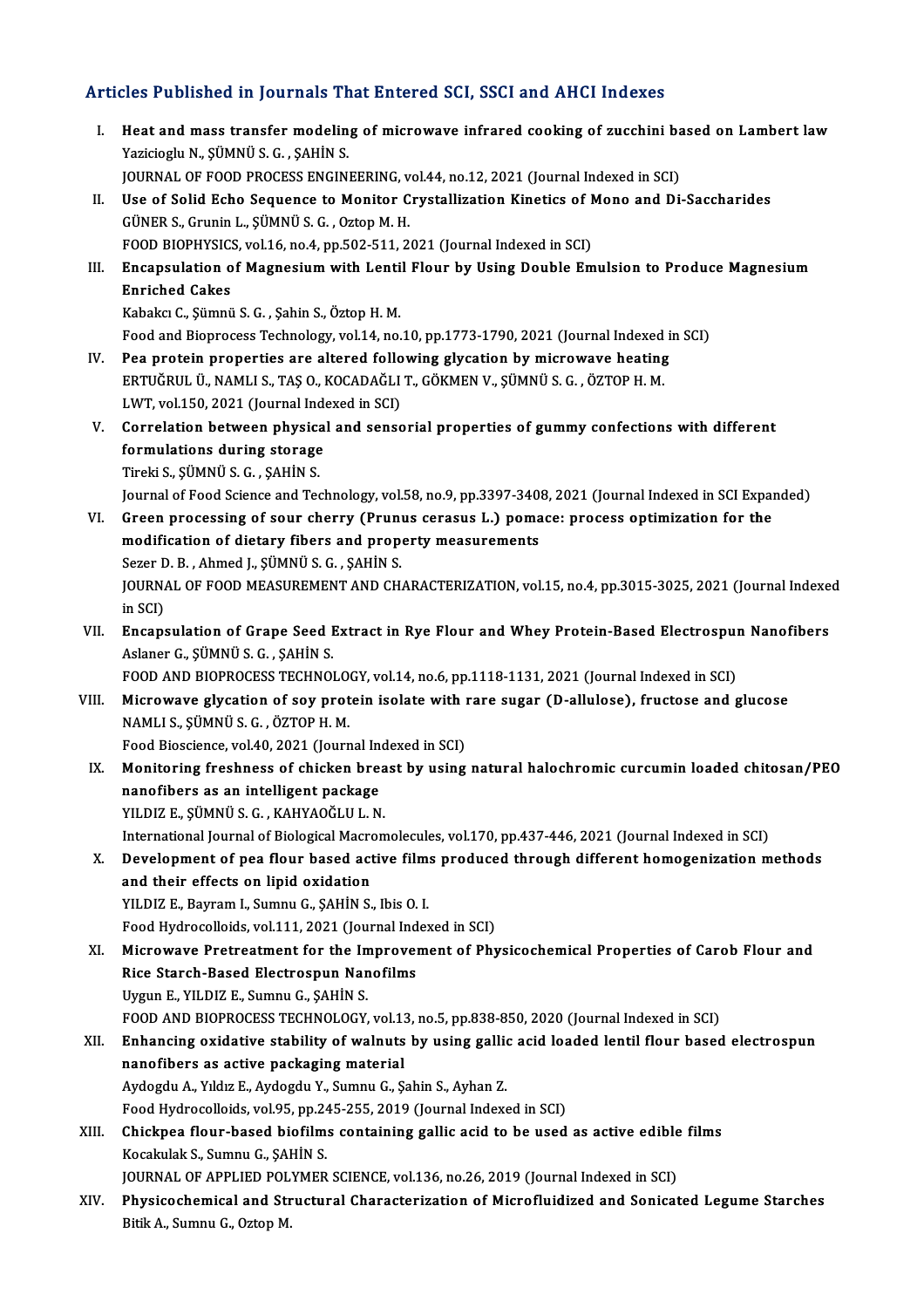|         | Food and Bioprocess Technology, vol.12, no.7, pp.1144-1156, 2019 (Journal Indexed in SCI)                                                                                         |
|---------|-----------------------------------------------------------------------------------------------------------------------------------------------------------------------------------|
| XV.     | Effects of Microwave-Assisted Baking on Quality of Gluten-free Cakes and Breads                                                                                                   |
|         | YILDIZ E, Sumnu G, ŞAHİN S.                                                                                                                                                       |
|         | CEREAL FOODS WORLD, vol.64, no.4, 2019 (Journal Indexed in SCI)                                                                                                                   |
| XVI.    | Determination of pasteurization treatment of liquid whole egg by measuring physical and                                                                                           |
|         | rheological properties of cake cream                                                                                                                                              |
|         | Uysal R. S., BOYACI İ. H., Sumnu G.                                                                                                                                               |
|         | JOURNAL OF FOOD PROCESS ENGINEERING, vol.42, no.6, 2019 (Journal Indexed in SCI)                                                                                                  |
| XVII.   | Microcapsule characterization of phenolic powder obtained from strawberry pomace<br>Çilek Tatar B., Sumnu G., Oztop M.                                                            |
|         | Journal of Food Processing and Preservation, vol.43, no.6, 2019 (Journal Indexed in SCI)                                                                                          |
| XVIII.  | Effects of heat-treated liquid whole egg on cake batter rheology and the quality of baked cake                                                                                    |
|         | Uysal R. S., Sumnu G., Boyaci I. H.                                                                                                                                               |
|         | JOURNAL OF FOOD PROCESS ENGINEERING, vol.42, no.2, 2019 (Journal Indexed in SCI)                                                                                                  |
| XIX.    | Fabrication of gallic acid loaded Hydroxypropyl methylcellulose nanofibers by electrospinning                                                                                     |
|         | technique as active packaging material                                                                                                                                            |
|         | Aydogdu A., Şümnü S. G., Şahin S.                                                                                                                                                 |
|         | CARBOHYDRATE POLYMERS, vol.208, pp.241-250, 2019 (Journal Indexed in SCI)                                                                                                         |
| XX.     | Nanostructured poly(lactic acid)/soy protein/HPMC films by electrospinning for potential                                                                                          |
|         | applications in food industry                                                                                                                                                     |
|         | Aydogdu A., Yıldız E., Ayhan Z., Aydoğdu Y., Şümnü S. G., Şahin S.                                                                                                                |
| XXI.    | EUROPEAN POLYMER JOURNAL, vol.112, pp.477-486, 2019 (Journal Indexed in SCI)<br>Monitoring the Effects of Ingredients and Baking Methods on Quality of Gluten-Free Cakes by Time- |
|         | Domain (TD) NMR Relaxometry                                                                                                                                                       |
|         | Yıldız E., Güner S., Sumnu G., Şahin S., Oztop M. H.                                                                                                                              |
|         | FOOD AND BIOPROCESS TECHNOLOGY, vol.11, pp.1923-1933, 2018 (Journal Indexed in SCI)                                                                                               |
| XXII.   | Microencapsulation of phenolic compounds extracted from onion (Allium cepa) skin                                                                                                  |
|         | AKDENIZ B, Sumnu G, SAHİN S                                                                                                                                                       |
|         | JOURNAL OF FOOD PROCESSING AND PRESERVATION, vol.42, no.7, 2018 (Journal Indexed in SCI)                                                                                          |
| XXIII.  | Utilization of lentil flour as a biopolymer source for the development of edible films                                                                                            |
|         | Aydogdu A., KIRTIL E., Sumnu G., Oztop M. H., Aydogdu Y.                                                                                                                          |
|         | JOURNAL OF APPLIED POLYMER SCIENCE, vol.135, no.23, 2018 (Journal Indexed in SCI)                                                                                                 |
| XXIV.   | Development of novel pea flour-based nanofibres by electrospinning method                                                                                                         |
|         | OĞUZ S., TAM N., Aydogdu A., Sumnu G., ŞAHİN S.                                                                                                                                   |
|         | INTERNATIONAL JOURNAL OF FOOD SCIENCE AND TECHNOLOGY, vol.53, no.5, pp.1269-1277, 2018 (Journal<br>Indexed in SCI)                                                                |
| XXV.    | Enhancement of storage stability of wheat germ oil by encapsulation                                                                                                               |
|         | KARADENIZ M., ŞAHİN S., Sumnu G.                                                                                                                                                  |
|         | Industrial Crops and Products, vol.114, pp.14-18, 2018 (Journal Indexed in SCI)                                                                                                   |
| XXVI.   | A novel electrospun hydroxypropyl methylcellulose/polyethylene oxide blend nanofibers:                                                                                            |
|         | Morphology and physicochemical properties                                                                                                                                         |
|         | AYDOGDU A., Sumnu G., ŞAHİN S.                                                                                                                                                    |
|         | CARBOHYDRATE POLYMERS, vol.181, pp.234-246, 2018 (Journal Indexed in SCI)                                                                                                         |
| XXVII.  | Effects of addition of different fibers on rheological characteristics of cake batter and quality of                                                                              |
|         | cakes                                                                                                                                                                             |
|         | Aydogdu A., Sumnu G., ŞAHİN S.<br>JOURNAL OF FOOD SCIENCE AND TECHNOLOGY-MYSORE, vol.55, no.2, pp.667-677, 2018 (Journal Indexed in SCI)                                          |
| XXVIII. | Effects of buckwheat flour, gums and proteins on rheological properties of gluten-free batters and                                                                                |
|         | structure of cakes                                                                                                                                                                |
|         | YILDIZ E, ŞÜMNÜ S. G., ŞAHİN S.                                                                                                                                                   |
|         | QUALITY ASSURANCE AND SAFETY OF CROPS & FOODS, vol.10, no.3, pp.245-254, 2018 (Journal Indexed in SCI)                                                                            |
|         |                                                                                                                                                                                   |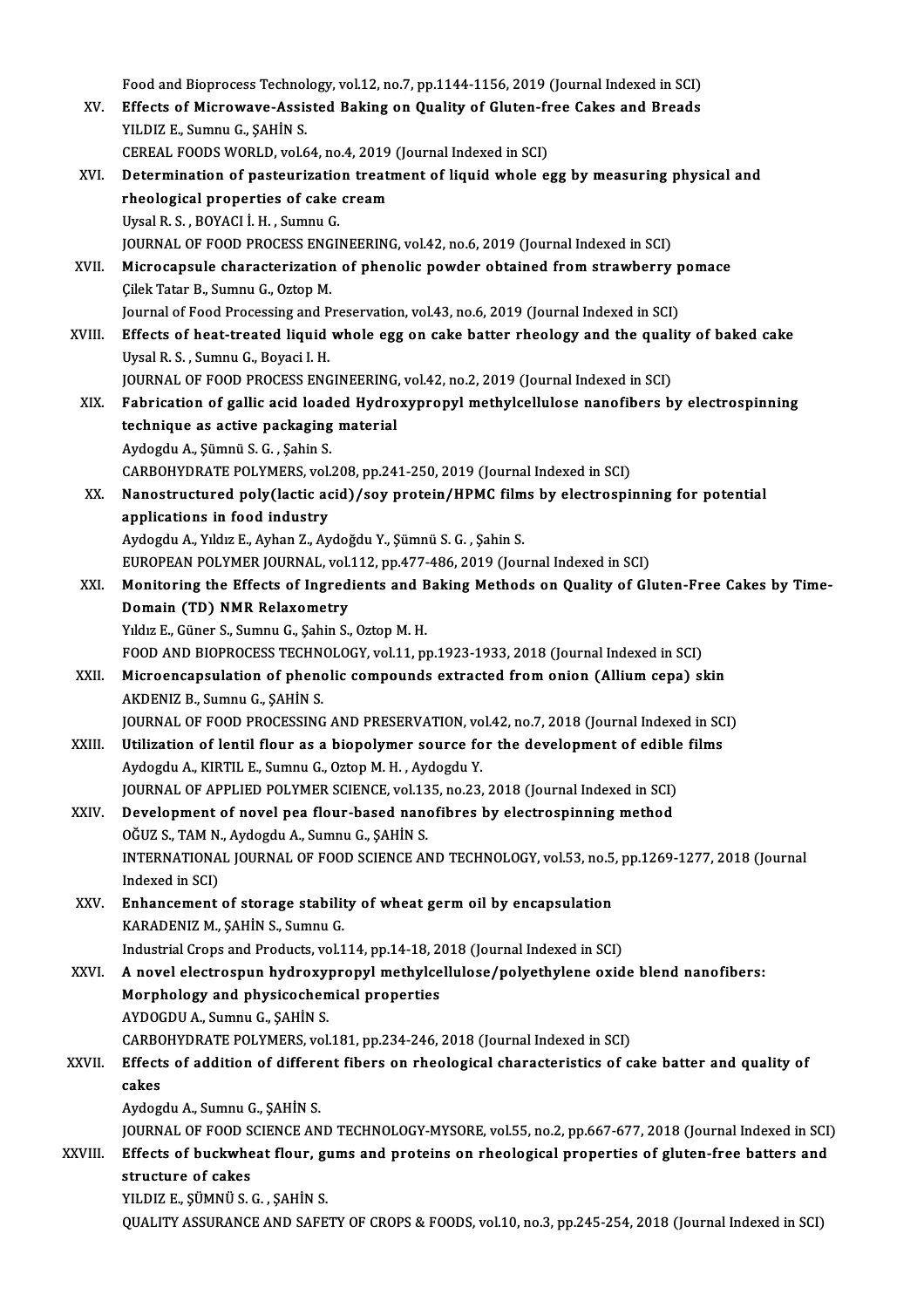| XXIX.         | Characterization of different double-emulsion formulations based on food-grade emulsifiers and<br>stabilizers  |
|---------------|----------------------------------------------------------------------------------------------------------------|
|               | PULATSU E. T., ŞAHİN S., Sumnu G.                                                                              |
|               | JOURNAL OF DISPERSION SCIENCE AND TECHNOLOGY, vol.39, no.7, pp.996-1002, 2018 (Journal Indexed in SCI)         |
| XXX.          | Influence of solution properties and pH on the fabrication of electrospun lentil flour/HPMC blend              |
|               | nanofibers                                                                                                     |
|               | Tam N., OĞUZ S., Aydogdu A., Sumnu G., ŞAHİN S.                                                                |
|               | FOOD RESEARCH INTERNATIONAL, vol.102, pp.616-624, 2017 (Journal Indexed in SCI)                                |
| XXXI.         | NMR relaxometry as a tool to understand the effect of microwave heating on starch-water                        |
|               | interactions and gelatinization behavior<br>Ozel B., DAG D., KILERCIOGLU M., ŞÜMNÜ S. G., Oztop M. H.          |
|               | LWT-FOOD SCIENCE AND TECHNOLOGY, vol.83, pp.10-17, 2017 (Journal Indexed in SCI)                               |
| XXXII.        | Physicochemical, rheological, and sensory properties of low-fat ice cream designed by double                   |
|               | emulsions                                                                                                      |
|               | TEKIN E., ŞAHİN S., Sumnu G.                                                                                   |
|               | EUROPEAN JOURNAL OF LIPID SCIENCE AND TECHNOLOGY, vol.119, no.9, 2017 (Journal Indexed in SCI)                 |
| XXXIII.       | The effects of emulsifier type, phase ratio, and homogenization methods on stability of the double<br>emulsion |
|               | YILDIRIM M., Sumnu G., ŞAHİN S.                                                                                |
|               | JOURNAL OF DISPERSION SCIENCE AND TECHNOLOGY, vol.38, no.6, pp.807-814, 2017 (Journal Indexed in SCI)          |
| XXXIV.        | Preparation and characterization of W/O/W type double emulsion containing PGPR-lecithin mixture                |
|               | as lipophilic surfactant                                                                                       |
|               | ALTUNTAS O.Y., Sumnu G., ŞAHİN S.                                                                              |
|               | JOURNAL OF DISPERSION SCIENCE AND TECHNOLOGY, vol.38, no.4, pp.486-493, 2017 (Journal Indexed in SCI)          |
| <b>XXXV</b>   | Rheology, particle-size distribution, and stability of low-fat mayonnaise produced via double<br>emulsions     |
|               | YILDIRIM M., Sumnu G., ŞAHİN S.                                                                                |
|               | FOOD SCIENCE AND BIOTECHNOLOGY, vol.25, no.6, pp.1613-1618, 2016 (Journal Indexed in SCI)                      |
| <b>XXXVI</b>  | Effect of Drying on Porous Characteristics of Orange Peel                                                      |
|               | Tamer C., Isci A., Kutlu N., Sakiyan O., ŞAHİN S., Sumnu G.                                                    |
|               | INTERNATIONAL JOURNAL OF FOOD ENGINEERING, vol.12, no.9, pp.921-928, 2016 (Journal Indexed in SCI)             |
| <b>XXXVII</b> | Pore Development, Oil and Moisture Distribution in Crust and Core Regions of Potatoes During                   |
|               | Frying                                                                                                         |
|               | ISIK B., ŞAHİN S., Sumnu G.                                                                                    |
|               | FOOD AND BIOPROCESS TECHNOLOGY, vol.9, no.10, pp.1653-1660, 2016 (Journal Indexed in SCI)                      |
| XXXVIII.      | Effect of different flours on quality of legume cakes to be baked in microwave-infrared combination            |
|               | oven and conventional oven                                                                                     |
|               | OZKAHRAMAN B. C., Sumnu G., ŞAHİN S.                                                                           |
|               | JOURNAL OF FOOD SCIENCE AND TECHNOLOGY-MYSORE, vol.53, no.3, pp.1567-1575, 2016 (Journal Indexed in            |
| <b>XXXIX</b>  | SCI)<br>Characterization of structure of gluten-free breads by using X-ray microtomography                     |
|               | DEMİRKESEN i., Kelkar S., Campanella O. H., ŞÜMNÜ S. G., ŞAHİN S., OKOS m.                                     |
|               | FOOD HYDROCOLLOIDS, vol.36, pp.37-44, 2014 (Journal Indexed in SCI)                                            |
| XL.           | A Study on Staling Characteristics of Gluten-Free Breads Prepared with Chestnut and Rice Flours                |
|               | Demirkesen I., Campanella O. H., ŞÜMNÜ S. G., ŞAHİN S., Hamaker B. R.                                          |
|               | FOOD AND BIOPROCESS TECHNOLOGY, vol.7, no.3, pp.806-820, 2014 (Journal Indexed in SCI)                         |
| XLI.          | Storage and Baking Stability of Encapsulated Sour Cherry Phenolic Compounds Prepared from                      |
|               | Micro- and Nano-Suspensions                                                                                    |
|               | Luca A., ÇİLEK TATAR B., Hasirci V., ŞAHİN S., ŞÜMNÜ S. G.                                                     |
|               | FOOD AND BIOPROCESS TECHNOLOGY, vol.7, no.1, pp.204-211, 2014 (Journal Indexed in SCI)                         |
| XLII.         | Effect of Ultrasound-Assisted Osmotic Dehydration as a Pretreatment on Deep Fat Frying of Potatoes             |
|               |                                                                                                                |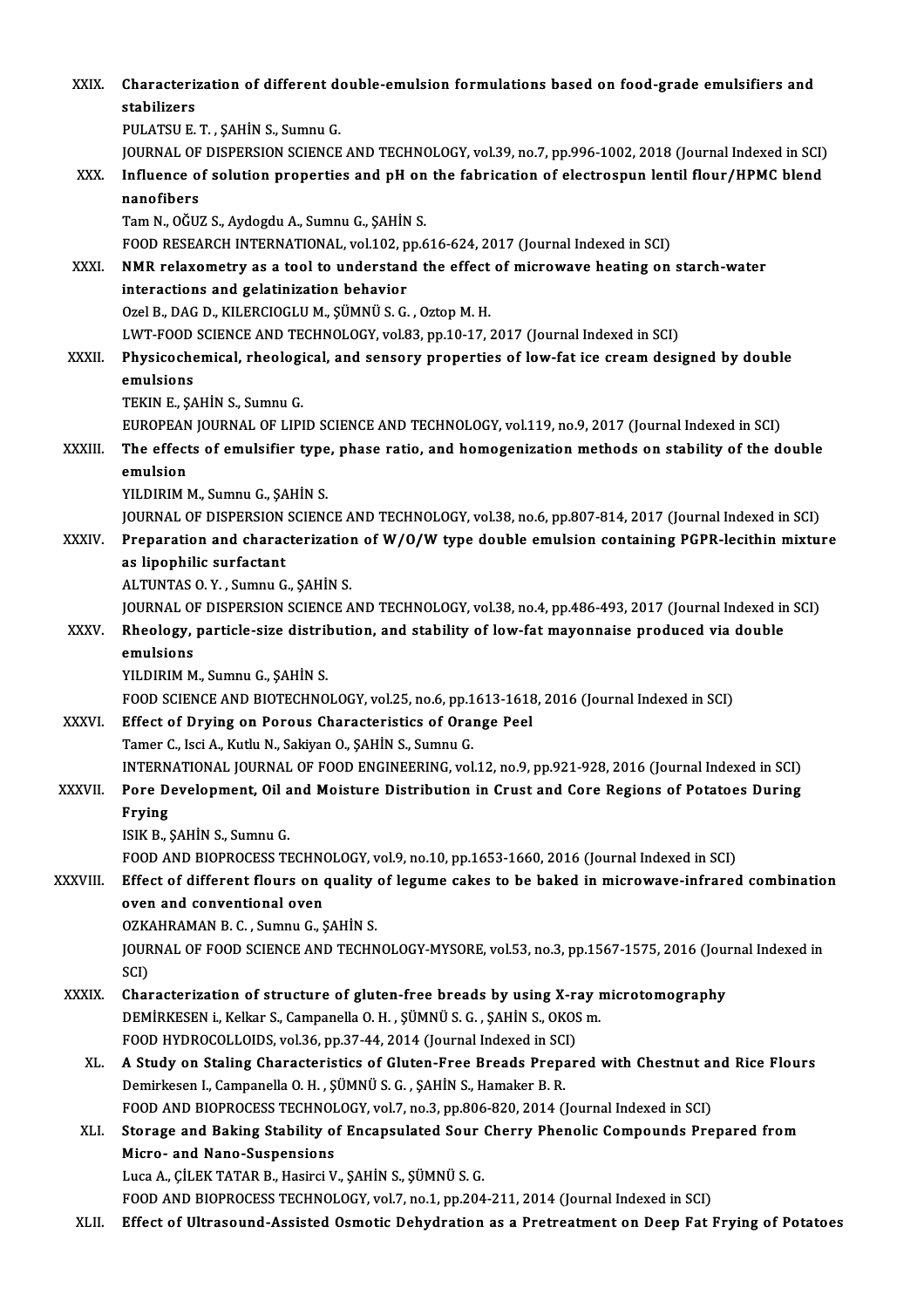|         | Karizaki V. M., ŞAHİN S., Sumnu G., Mosavian M. T. H., Luca A.                                     |
|---------|----------------------------------------------------------------------------------------------------|
|         | FOOD AND BIOPROCESS TECHNOLOGY, vol.6, no.12, pp.3554-3563, 2013 (Journal Indexed in SCI)          |
| XLIII.  | <b>Ohmic Tempering of Frozen Potato Puree</b>                                                      |
|         | Seyhun N., Ramaswamy H. S., Zhu S., Sumnu G., ŞAHİN S.                                             |
|         | FOOD AND BIOPROCESS TECHNOLOGY, vol.6, no.11, pp.3200-3205, 2013 (Journal Indexed in SCI)          |
| XLIV.   | Effect of Degritting of Phenolic Extract from Sour Cherry Pomace on Encapsulation Efficiency-      |
|         | <b>Production of Nano-suspension</b>                                                               |
|         | LUCA A., Cilek B., Hasirci V., ŞAHİN S., Sumnu G.                                                  |
|         | FOOD AND BIOPROCESS TECHNOLOGY, vol.6, no.9, pp.2494-2502, 2013 (Journal Indexed in SCI)           |
| XLV.    | Image Analysis of Gluten-free Breads Prepared with Chestnut and Rice Flour and Baked in Different  |
|         | <b>Ovens</b>                                                                                       |
|         | Demirkesen I., ŞÜMNÜ S. G., ŞAHİN S.                                                               |
|         | FOOD AND BIOPROCESS TECHNOLOGY, vol.6, no.7, pp.1749-1758, 2013 (Journal Indexed in SCI)           |
| XLVI.   | Usage of solar-assisted spouted bed drier in drying of pea                                         |
|         | SAHIN S., Sumnu G., Tunaboyu F.                                                                    |
|         | FOOD AND BIOPRODUCTS PROCESSING, vol.91, pp.271-278, 2013 (Journal Indexed in SCI)                 |
| XLVII.  | Microwave Frying Compared with Conventional Frying via Numerical Simulation                        |
|         | Şensoy I., Şahin S., Sumnu G.                                                                      |
|         | FOOD AND BIOPROCESS TECHNOLOGY, vol.6, pp.1414-1419, 2013 (Journal Indexed in SCI)                 |
| XLVIII. | Quality of Gluten-Free Bread Formulations Baked in Different Ovens                                 |
|         | Demirkesen I., ŞÜMNÜ S. G., ŞAHİN S.                                                               |
|         | FOOD AND BIOPROCESS TECHNOLOGY, vol.6, no.3, pp.746-753, 2013 (Journal Indexed in SCI)             |
| XLIX.   | Extraction of phenolic compounds from melissa using microwave and ultrasound                       |
|         | INCE A. E., ŞAHİN S., ŞÜMNÜ S. G.                                                                  |
|         | TURKISH JOURNAL OF AGRICULTURE AND FORESTRY, vol.37, no.1, pp.69-75, 2013 (Journal Indexed in SCI) |
| L.      | Microencapsulation of phenolic compounds extracted from sour cherry pomace: effect of              |
|         | formulation, ultrasonication time and core to coating ratio                                        |
|         | Cilek B., Luca A., Hasirci V., ŞAHİN S., Sumnu G.                                                  |
|         | EUROPEAN FOOD RESEARCH AND TECHNOLOGY, vol.235, no.4, pp.587-596, 2012 (Journal Indexed in SCI)    |
| LI.     | Spouted bed and microwave-assisted spouted bed drying of parboiled wheat                           |
|         | Kahyaoglu L N , Sahin S , Sumnu G                                                                  |
|         | FOOD AND BIOPRODUCTS PROCESSING, vol.90, pp.301-308, 2012 (Journal Indexed in SCI)                 |
| LII.    | Microwave Assisted Extraction of Phenolic Compounds from Sour Cherry Pomace                        |
|         | Simsek M., Sumnu G., Sahin S.                                                                      |
|         | SEPARATION SCIENCE AND TECHNOLOGY, vol.47, no.8, pp.1248-1254, 2012 (Journal Indexed in SCI)       |
| LIII.   | A Study on Degree of Starch Gelatinization in Cakes Baked in Three Different Ovens                 |
|         | Sakiyan O., Sumnu G., ŞAHİN S., Meda V., KÖKSEL H., Chang P.                                       |
|         | FOOD AND BIOPROCESS TECHNOLOGY, vol.4, no.7, pp.1237-1244, 2011 (Journal Indexed in SCI)           |
| LIV.    | Optimisation of formulations and infrared-microwave combination baking conditions of chestnut-     |
|         | rice breads                                                                                        |
|         | Demirkesen I., Sumnu G., ŞAHİN S., Uysal N.                                                        |
|         | INTERNATIONAL JOURNAL OF FOOD SCIENCE AND TECHNOLOGY, vol.46, no.9, pp.1809-1815, 2011 (Journal    |
|         | Indexed in SCI)                                                                                    |
| LV.     | Utilization of chestnut flour in gluten-free bread formulations                                    |
|         | Demirkesen I., MERT B., Sumnu G., ŞAHİN S.                                                         |
|         | JOURNAL OF FOOD ENGINEERING, vol.101, no.3, pp.329-336, 2010 (Journal Indexed in SCI)              |
| LVI.    | Quantitative analysis of macro and micro-structure of gluten-free rice cakes containing different  |
|         | types of gums baked in different ovens                                                             |
|         | Turabi E., Sumnu G., ŞAHİN S.                                                                      |
|         | FOOD HYDROCOLLOIDS, vol.24, no.8, pp.755-762, 2010 (Journal Indexed in SCI)                        |
| LVII.   | Physical properties of parboiled wheat and bulgur produced using spouted bed and microwave         |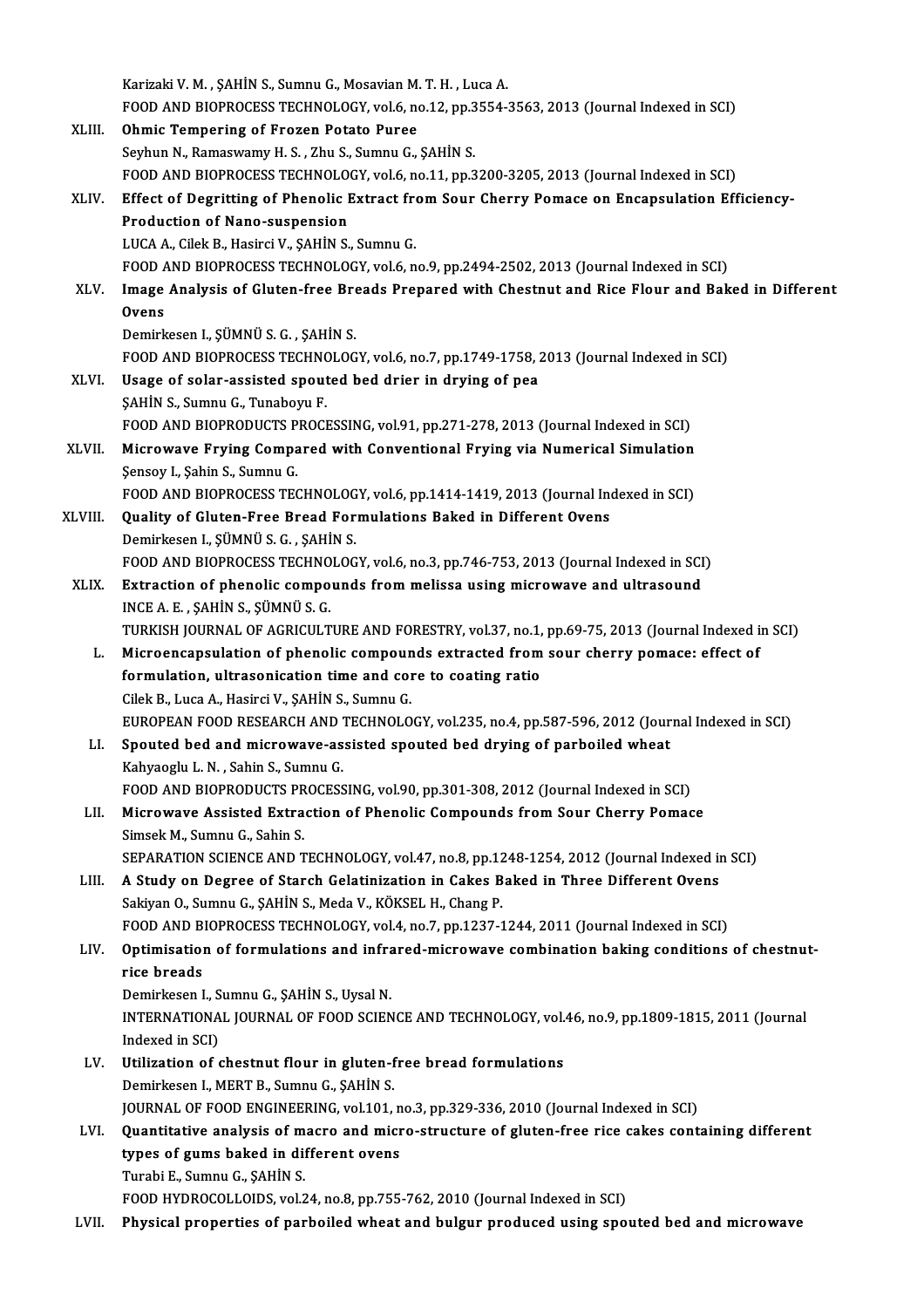|             | assisted spouted bed drying                                                                                                                               |
|-------------|-----------------------------------------------------------------------------------------------------------------------------------------------------------|
|             | Kahyaoglu L. N., ŞAHİN S., Sumnu G.                                                                                                                       |
|             | JOURNAL OF FOOD ENGINEERING, vol.98, no.2, pp.159-169, 2010 (Journal Indexed in SCI)                                                                      |
| LVIII.      | The effects of xanthan and guar gums on staling of gluten-free rice cakes baked in different ovens                                                        |
|             | Sumnu G., Koksel F., ŞAHİN S., BAŞMAN A., Meda V.                                                                                                         |
|             | INTERNATIONAL JOURNAL OF FOOD SCIENCE AND TECHNOLOGY, vol.45, no.1, pp.87-93, 2010 (Journal Indexed in                                                    |
|             | SCI)                                                                                                                                                      |
| LIX.        | DIELECTRIC AND THERMAL PROPERTIES OF RICE CAKE FORMULATIONS CONTAINING DIFFERENT                                                                          |
|             | <b>GUMS TYPES</b>                                                                                                                                         |
|             | TURABİ E., REGİER M., Sumnu G., ŞAHİN S., Rother M.                                                                                                       |
|             | INTERNATIONAL JOURNAL OF FOOD PROPERTIES, vol.13, no.6, pp.1199-1206, 2010 (Journal Indexed in SCI)                                                       |
| LX.         | Rheological properties of gluten-free bread formulations                                                                                                  |
|             | DEMIRKESEN L., MERT B., Sumnu G., ŞAHİN S.                                                                                                                |
|             | JOURNAL OF FOOD ENGINEERING, vol.96, no.2, pp.295-303, 2010 (Journal Indexed in SCI)                                                                      |
| LXI.        | The effects of gums on macro and micro-structure of breads baked in different ovens                                                                       |
|             | Ozkoc S O , Sumnu G , SAHIN S                                                                                                                             |
|             | FOOD HYDROCOLLOIDS, vol.23, no.8, pp.2182-2189, 2009 (Journal Indexed in SCI)                                                                             |
| LXII.       | Estimation of Dielectric Properties of Cakes Based on Porosity, Moisture Content, and Formulations                                                        |
|             | Using Statistical Methods and Artificial Neural Networks                                                                                                  |
|             | BOYACI İ. H., Sumnu G., Sakiyan O.                                                                                                                        |
|             | FOOD AND BIOPROCESS TECHNOLOGY, vol.2, no.4, pp.353-360, 2009 (Journal Indexed in SCI)                                                                    |
| LXIII.      | Effects of microwave frying and different flour types addition on the microstructure of batter                                                            |
|             | coatings<br>Barutcu I., ŞAHİN S., Sumnu G.                                                                                                                |
|             | JOURNAL OF FOOD ENGINEERING, vol.95, no.4, pp.684-692, 2009 (Journal Indexed in SCI)                                                                      |
| LXIV.       | Comparison and modeling of microwave tempering and infrared assisted microwave tempering of                                                               |
|             | frozen potato puree                                                                                                                                       |
|             | Seyhun N., Ramaswamy H., Sumnu G., ŞAHİN S., Ahmed J.                                                                                                     |
|             | JOURNAL OF FOOD ENGINEERING, vol.92, no.3, pp.339-344, 2009 (Journal Indexed in SCI)                                                                      |
| LXV.        | Investigation of physicochemical properties of breads baked in microwave and infrared-microwave                                                           |
|             | combination ovens during storage                                                                                                                          |
|             | Ozkoc S.O., Sumnu G., ŞAHİN S., Turabi E.                                                                                                                 |
|             | EUROPEAN FOOD RESEARCH AND TECHNOLOGY, vol.228, no.6, pp.883-893, 2009 (Journal Indexed in SCI)                                                           |
| LXVI.       | Optimization of microwave- infrared roasting of hazelnut                                                                                                  |
|             | Uysal N., Sumnu G., ŞAHİN S.                                                                                                                              |
|             | JOURNAL OF FOOD ENGINEERING, vol.90, no.2, pp.255-261, 2009 (Journal Indexed in SCI)                                                                      |
| LXVII.      | Extraction of Essential Oil from Laurel Leaves by Using Microwaves                                                                                        |
|             | Bayramoglu B., ŞAHİN S., Sumnu G.                                                                                                                         |
|             | SEPARATION SCIENCE AND TECHNOLOGY, vol.44, no.3, pp.722-733, 2009 (Journal Indexed in SCI)                                                                |
| LXVIII.     | Acrylamide formation in different batter formulations during microwave frying                                                                             |
|             | Barutcu I., ŞAHİN S., Sumnu G.                                                                                                                            |
|             | LWT-FOOD SCIENCE AND TECHNOLOGY, vol.42, no.1, pp.17-22, 2009 (Journal Indexed in SCI)                                                                    |
| <b>LXIX</b> | Solvent-free microwave extraction of essential oil from oregano                                                                                           |
|             | Bayramoglu B., ŞAHİN S., Sumnu G.                                                                                                                         |
|             | JOURNAL OF FOOD ENGINEERING, vol.88, no.4, pp.535-540, 2008 (Journal Indexed in SCI)                                                                      |
| LXX.        | Functional properties of microwave-treated wheat gluten                                                                                                   |
|             | Yalcin E., Sakiyan O., Sumnu G., Celik S., KÖKSEL H.<br>EUROPEAN FOOD RESEARCH AND TECHNOLOGY, vol.227, no.5, pp.1411-1417, 2008 (Journal Indexed in SCI) |
| LXXI.       | Utilization of Mixolab (R) to predict the suitability of flours in terms of cake quality                                                                  |
|             | Kahraman K., Sakiyan O., Ozturk S., KÖKSEL H., Sumnu G., Dubat A.                                                                                         |
|             | EUROPEAN FOOD RESEARCH AND TECHNOLOGY, vol.227, no.2, pp.565-570, 2008 (Journal Indexed in SCI)                                                           |
|             |                                                                                                                                                           |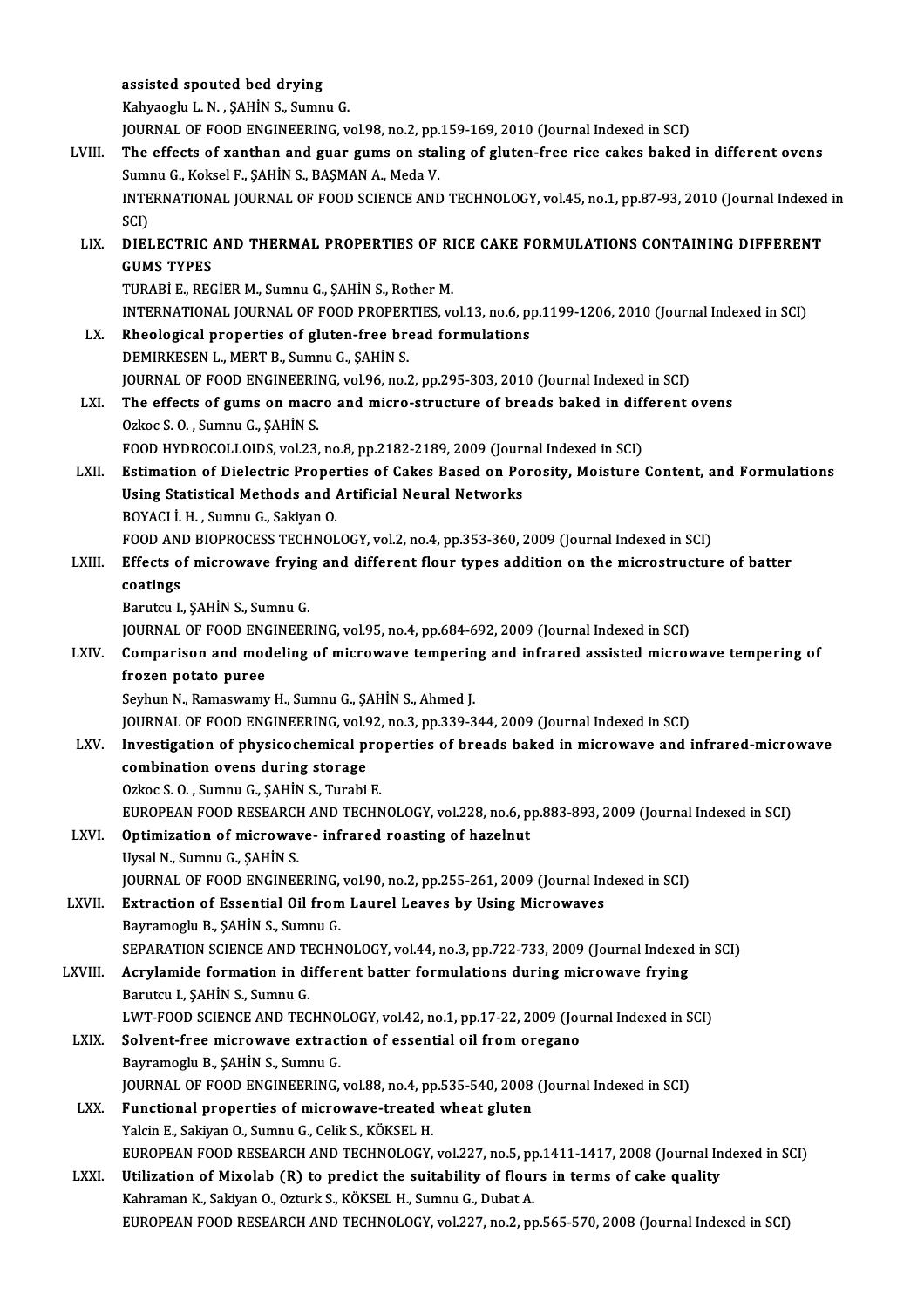| LXXII.         | Rheological properties and quality of rice cakes formulated with different gums and an emulsifier<br>blend                   |
|----------------|------------------------------------------------------------------------------------------------------------------------------|
|                | TURABİ E., Sumnu G., Sahin S.                                                                                                |
|                | FOOD HYDROCOLLOIDS, vol.22, no.2, pp.305-312, 2008 (Journal Indexed in SCI)                                                  |
| LXXIII.        | Optimization of Baking of Rice Cakes in Infrared-Microwave Combination Oven by Response Surface                              |
|                | Methodology                                                                                                                  |
|                | Turabi E., Sumnu G., ŞAHİN S.                                                                                                |
| <b>LXXIV</b>   | FOOD AND BIOPROCESS TECHNOLOGY, vol.1, no.1, pp.64-73, 2008 (Journal Indexed in SCI)<br>Preface                              |
|                | ŞÜMNÜ S. G., ŞAHİN S.                                                                                                        |
|                | Food Engineering Aspects of Baking Sweet Goods, 2008 (Journal Indexed in AHCI)                                               |
| <b>LXXV</b>    | Effect of osmotic pretreatment and microwave frying on acrylamide formation in potato strips                                 |
|                | Sahin S., Sumnu G., Oztop M. H.                                                                                              |
|                | JOURNAL OF THE SCIENCE OF FOOD AND AGRICULTURE, vol.87, no.15, pp.2830-2836, 2007 (Journal Indexed in                        |
|                | SCI)                                                                                                                         |
| <b>LXXVI</b>   | Investigation of dielectric properties of different cake formulations during microwave and infrared-                         |
|                | microwave combination baking                                                                                                 |
|                | Sakiyan O., Sumnu G., Sahin S., Meda V.                                                                                      |
|                | Journal of Food Science, vol.72, no.4, 2007 (Journal Indexed in SCI Expanded)                                                |
| <b>LXXVII.</b> | Optimization of microwave frying of osmotically dehydrated potato slices by using response surface                           |
|                | methodology                                                                                                                  |
|                | Oztop M. H., Sahin S., Sumnu G.                                                                                              |
|                | EUROPEAN FOOD RESEARCH AND TECHNOLOGY, vol.224, no.6, pp.707-713, 2007 (Journal Indexed in SCI)                              |
| LXXVIII.       | Porous media characterization of breads baked using novel heating modes                                                      |
|                | Datta A K, Sahin S, Sumnu G, Keskin S O.                                                                                     |
|                | JOURNAL OF FOOD ENGINEERING, vol.79, no.1, pp.106-116, 2007 (Journal Indexed in SCI)                                         |
| <b>LXXIX</b>   | Optimization of microwave frying of potato slices by using Taguchi technique                                                 |
|                | Oztop M. H., Sahin S., Sumnu G.<br>JOURNAL OF FOOD ENGINEERING, vol.79, no.1, pp.83-91, 2007 (Journal Indexed in SCI)        |
| <b>LXXX</b>    | Transport and related properties of breads baked using various heating modes                                                 |
|                | Sumnu G., Datta A. K., Sahin S., Keskin S. O., Rakesh V.                                                                     |
|                | JOURNAL OF FOOD ENGINEERING, vol.78, no.4, pp.1382-1387, 2007 (Journal Indexed in SCI)                                       |
| <b>LXXXI</b>   | A study on the effects of different gums on dielectric properties and quality of breads baked in                             |
|                | infrared-microwave combination oven                                                                                          |
|                | Keskin S.O., Sumnu G., Sahin S.                                                                                              |
|                | EUROPEAN FOOD RESEARCH AND TECHNOLOGY, vol.224, no.3, pp.329-334, 2007 (Journal Indexed in SCI)                              |
| LXXXII.        | THE EFFECT OF DIFFERENT FORMULATIONS ON PHYSICAL PROPERTIES OF CAKES BAKED WITH                                              |
|                | MICROWAVE AND NEAR INFRARED-MICROWAVE COMBINATIONS                                                                           |
|                | Sakiyan O., Sumnu G., ŞAHİN S., Meda V.                                                                                      |
|                | JOURNAL OF MICROWAVE POWER AND ELECTROMAGNETIC ENERGY, vol.41, no.1, 2007 (Journal Indexed in SCI)                           |
| LXXXIII.       | Functionality of batters containing different gums for deep-fat frying of carrot slices                                      |
|                | Akdeniz N., Sahin S., Sumnu G.                                                                                               |
|                | JOURNAL OF FOOD ENGINEERING, vol.75, no.4, pp.522-526, 2006 (Journal Indexed in SCI)                                         |
| <b>LXXXIV</b>  | Recovery of strawberry aroma compounds by pervaporation                                                                      |
|                | Isci A., Sahin S., Sumnu G.                                                                                                  |
|                | JOURNAL OF FOOD ENGINEERING, vol.75, no.1, pp.36-42, 2006 (Journal Indexed in SCI)                                           |
| <b>LXXXV.</b>  | Effects of hydrocolloids on apparent viscosity of batters and quality of chicken nuggets<br>Altunakar B., Sahin S., Sumnu G. |
|                | CHEMICAL ENGINEERING COMMUNICATIONS, vol.193, no.6, pp.675-682, 2006 (Journal Indexed in SCI)                                |
| <b>LXXXVI.</b> | Production of bread crumbs by infrared-assisted microwave drying                                                             |
|                | Tireki S., Sumnu G., Esin A.                                                                                                 |
|                |                                                                                                                              |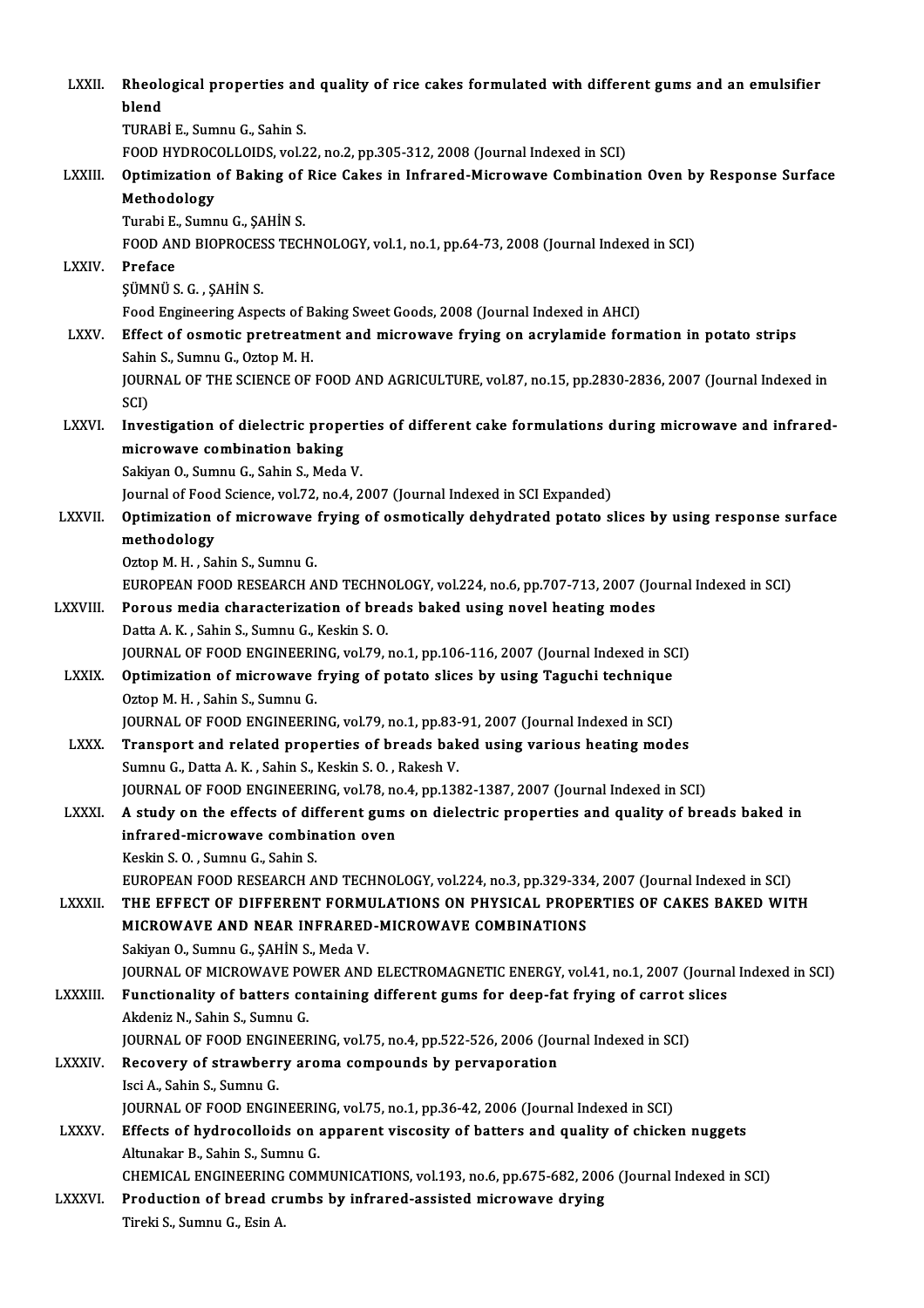EUROPEAN FOOD RESEARCH AND TECHNOLOGY, vol.222, pp.8-14, 2006 (Journal Indexed in SCI)<br>Effects of betters containing different gum tunes on the quality of deep fot fried shield

|                 | EUROPEAN FOOD RESEARCH AND TECHNOLOGY, vol.222, pp.8-14, 2006 (Journal Indexed in SCI)                               |
|-----------------|----------------------------------------------------------------------------------------------------------------------|
| <b>LXXXVII.</b> | Effects of batters containing different gum types on the quality of deep-fat fried chicken nuggets                   |
|                 | Sahin S., Sumnu G., Altunakar B.                                                                                     |
|                 | JOURNAL OF THE SCIENCE OF FOOD AND AGRICULTURE, vol.85, no.14, pp.2375-2379, 2005 (Journal Indexed in                |
|                 | SCI)                                                                                                                 |
| LXXXVIII.       | Microwave, infrared and infrared-microwave combination baking of cakes                                               |
|                 | Sumnu G., Sahin S., Sevimli M.                                                                                       |
|                 | JOURNAL OF FOOD ENGINEERING, vol.71, no.2, pp.150-155, 2005 (Journal Indexed in SCI)                                 |
| LXXXIX.         | Effects of soy and rice flour addition on batter rheology and quality of deep-fat fried chicken                      |
|                 | nuggets                                                                                                              |
|                 | Dogan S., Sahin S., Sumnu G.<br>JOURNAL OF FOOD ENGINEERING, vol.71, no.1, pp.127-132, 2005 (Journal Indexed in SCI) |
| XC.             | Optimization of halogen lamp-microwave combination baking of cakes: a response surface                               |
|                 | methodology study                                                                                                    |
|                 | Sevimli K., Sumnu G., Sahin S.                                                                                       |
|                 | EUROPEAN FOOD RESEARCH AND TECHNOLOGY, vol.221, pp.61-68, 2005 (Journal Indexed in SCI)                              |
| XCI.            | Effects of different batter formulations on the quality of deep-fat-fried carrot slices                              |
|                 | Akdeniz N., Sahin S., Sumnu G.                                                                                       |
|                 | EUROPEAN FOOD RESEARCH AND TECHNOLOGY, vol.221, pp.99-105, 2005 (Journal Indexed in SCI)                             |
| XCII.           | Effects of different factors on sensory attributes, overall acceptance and preference of Rooibos                     |
|                 | (Aspalathus linearis) tea                                                                                            |
|                 | Dos A., Ayhan Z., Sumnu G.                                                                                           |
|                 | JOURNAL OF SENSORY STUDIES, vol.20, no.3, pp.228-242, 2005 (Journal Indexed in SCI)                                  |
| XCIII.          | Effects of batters containing different protein types on the quality of deep-fat-fried chicken nuggets               |
|                 | Dogan S., Sahin S., Sumnu G.                                                                                         |
|                 | EUROPEAN FOOD RESEARCH AND TECHNOLOGY, vol.220, pp.502-508, 2005 (Journal Indexed in SCI)                            |
| XCIV.           | Halogen lamp-microwave combination baking of cookies                                                                 |
|                 | Keskin S., Ozturk S., Sahin S., Koksel H., Sumnu G.                                                                  |
|                 | EUROPEAN FOOD RESEARCH AND TECHNOLOGY, vol.220, pp.546-551, 2005 (Journal Indexed in SCI)                            |
| XCV.            | Effects of different starch types on retardation of staling of microwave-baked cakes                                 |
|                 | Seyhun N., Sumnu G., Sahin S.                                                                                        |
|                 | FOOD AND BIOPRODUCTS PROCESSING, vol.83, pp.1-5, 2005 (Journal Indexed in SCI)                                       |
| XCVI.           | Effect of microwave on fluidized bed drying of macaroni beads<br>Goksu E., Sumnu G., Esin A.                         |
|                 | JOURNAL OF FOOD ENGINEERING, vol.66, no.4, pp.463-468, 2005 (Journal Indexed in SCI)                                 |
| XCVII.          | Drying of carrots in microwave and halogen lamp-microwave combination ovens                                          |
|                 | Sumnu G., TURABI E., Oztop M.                                                                                        |
|                 | LWT-FOOD SCIENCE AND TECHNOLOGY, vol.38, no.5, pp.549-553, 2005 (Journal Indexed in SCI)                             |
| XCVIII.         | Influence of fat content and emulsifier type on the rheological properties of cake batter                            |
|                 | Sakiyan O., Sumnu G., Sahin S., Bayram G.                                                                            |
|                 | EUROPEAN FOOD RESEARCH AND TECHNOLOGY, vol.219, no.6, pp.635-638, 2004 (Journal Indexed in SCI)                      |
| <b>XCIX</b>     | Optimization of bread baking in a halogen lamp-microwave combination oven by response surface                        |
|                 | methodology                                                                                                          |
|                 | Demirekler P., Sumnu G., Sahin S.                                                                                    |
|                 | EUROPEAN FOOD RESEARCH AND TECHNOLOGY, vol.219, no.4, pp.341-347, 2004 (Journal Indexed in SCI)                      |
| C.              | Color and texture development during microwave and conventional baking of breads                                     |
|                 | Icoz D., Sumnu G., Sahin S.                                                                                          |
|                 | INTERNATIONAL JOURNAL OF FOOD PROPERTIES, vol.7, no.2, pp.201-213, 2004 (Journal Indexed in SCI)                     |
| CI.             | Usage of enzymes in a novel baking process                                                                           |
|                 | Keskin S., Sumnu G., Sahin S.                                                                                        |
|                 | NAHRUNG-FOOD, vol.48, no.2, pp.156-160, 2004 (Journal Indexed in SCI)                                                |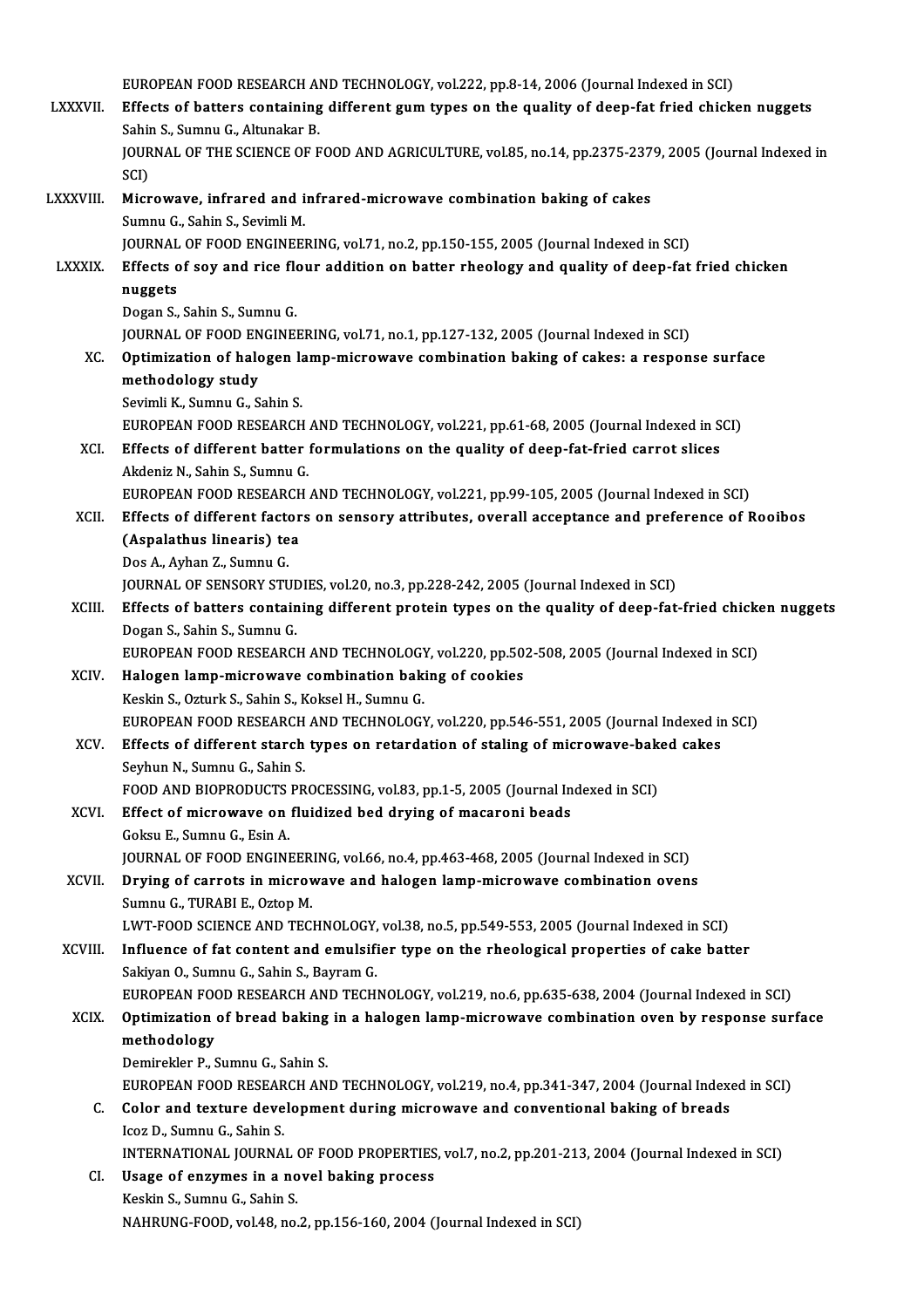| CII.   | Functionality of batters containing different starch types for deep-fat frying of chicken nuggets<br>Altunakar B., Sahin S., Sumnu G.                                            |
|--------|----------------------------------------------------------------------------------------------------------------------------------------------------------------------------------|
|        | EUROPEAN FOOD RESEARCH AND TECHNOLOGY, vol.218, no.4, pp.318-322, 2004 (Journal Indexed in SCI)                                                                                  |
| CIII.  | Bread baking in halogen lamp-microwave combination oven                                                                                                                          |
|        | Keskin S., Sumnu G., Sahin S.                                                                                                                                                    |
|        | FOOD RESEARCH INTERNATIONAL, vol.37, no.5, pp.489-495, 2004 (Journal Indexed in SCI)                                                                                             |
| CIV.   | Effects of different emulsifier types, fat contents, and gum types on retardation of staling of                                                                                  |
|        | microwave-baked cakes                                                                                                                                                            |
|        | Seyhun N., Sumnu G., Sahin S.                                                                                                                                                    |
|        | NAHRUNG-FOOD, vol.47, no.4, pp.248-251, 2003 (Journal Indexed in SCI)                                                                                                            |
| CV     | EFFECTS OF SUSCEPTOR, COATING AND CONVENTIONAL BROWNING APPLICATIONS ON COLOR AND                                                                                                |
|        | <b>CRUST FORMATION DURING MICROWAVE BAKING</b>                                                                                                                                   |
|        | SAHİN S., Sumnu G., Zincirkiran D.                                                                                                                                               |
|        | JOURNAL OF MICROWAVE POWER AND ELECTROMAGNETIC ENERGY, vol.37, no.4, pp.223-236, 2002 (Journal                                                                                   |
|        | Indexed in SCI)                                                                                                                                                                  |
| CVI.   | A review on microwave baking of foods                                                                                                                                            |
|        | Sumnu G                                                                                                                                                                          |
|        | INTERNATIONAL JOURNAL OF FOOD SCIENCE AND TECHNOLOGY, vol.36, no.2, pp.117-127, 2001 (Journal Indexed<br>in SCI)                                                                 |
| CVII.  | Effects of different formulations on the quality of microwave baked breads                                                                                                       |
|        | Ozmutlu O., Sumnu G., Sahin S.                                                                                                                                                   |
|        | EUROPEAN FOOD RESEARCH AND TECHNOLOGY, vol.213, no.1, pp.38-42, 2001 (Journal Indexed in SCI)                                                                                    |
| CVIII. | Effects of microwave cooking on fish quality                                                                                                                                     |
|        | Sahin S., Sumnu G.                                                                                                                                                               |
|        | INTERNATIONAL JOURNAL OF FOOD PROPERTIES, vol.4, no.3, pp.501-512, 2001 (Journal Indexed in SCI)                                                                                 |
| CIX.   | Assessment of proofing of bread dough in the microwave oven                                                                                                                      |
|        | Ozmutlu O., Sumnu G., Sahin S.                                                                                                                                                   |
|        | EUROPEAN FOOD RESEARCH AND TECHNOLOGY, vol.212, no.4, pp.487-490, 2001 (Journal Indexed in SCI)                                                                                  |
| CX.    | Quality control charts for storage of pears                                                                                                                                      |
|        | Sumnu G                                                                                                                                                                          |
|        | EUROPEAN FOOD RESEARCH AND TECHNOLOGY, vol.211, no.5, pp.355-359, 2000 (Journal Indexed in SCI)                                                                                  |
| CXI.   | Optimization of microwave baking of model layer cakes                                                                                                                            |
|        | Sumnu G., Ndife M., Bayindirli L.                                                                                                                                                |
|        | EUROPEAN FOOD RESEARCH AND TECHNOLOGY, vol.211, no.3, pp.169-174, 2000 (Journal Indexed in SCI)                                                                                  |
| CXII.  | Effects of sugar, protein and water content on wheat starch gelatinization due to microwave heating                                                                              |
|        | Sumnu G., Ndife M., Bayindirli L.                                                                                                                                                |
|        | EUROPEAN FOOD RESEARCH AND TECHNOLOGY, vol.209, no.1, pp.68-71, 1999 (Journal Indexed in SCI)<br>Temperature and weight loss profiles of model cakes baked in the microwave oven |
| CXIII. |                                                                                                                                                                                  |
|        | Sumnu G., Ndife M., Bayindirli L.                                                                                                                                                |
|        | JOURNAL OF MICROWAVE POWER AND ELECTROMAGNETIC ENERGY, vol.34, no.4, pp.221-226, 1999 (Journal<br>Indexed in SCI)                                                                |
| CXIV.  | Dielectric properties of six different species of starch at 2450 MHz                                                                                                             |
|        | Ndife M., Sumnu G., Bayindirli L.                                                                                                                                                |
|        | FOOD RESEARCH INTERNATIONAL, vol.31, no.1, pp.43-52, 1998 (Journal Indexed in SCI)                                                                                               |
| CXV.   | Differential scanning calorimetry determination of gelatinization rates in different starches due to                                                                             |
|        | microwave heating                                                                                                                                                                |
|        | Ndife M., Sumnu G., Bayindirh L.                                                                                                                                                 |
|        | FOOD SCIENCE AND TECHNOLOGY-LEBENSMITTEL-WISSENSCHAFT & TECHNOLOGIE, vol.31, no.5, pp.484-488,                                                                                   |
|        | 1998 (Journal Indexed in SCI)                                                                                                                                                    |
| CXVI.  | Quality control charts for storage of raisins and dried figs                                                                                                                     |
|        | Ozilgen M., Sumnu G., Emir H., Emir F.                                                                                                                                           |
|        |                                                                                                                                                                                  |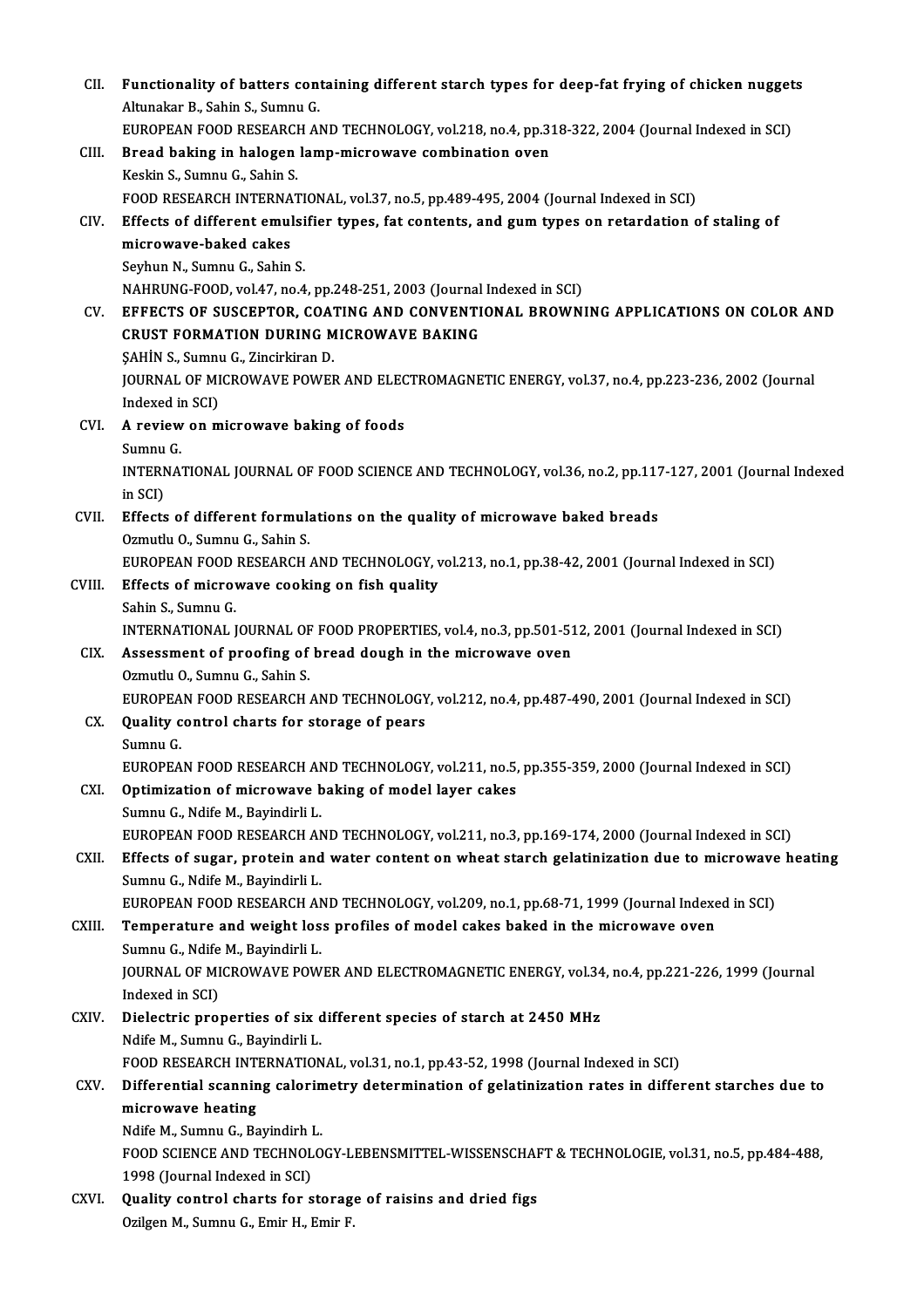ZEITSCHRIFT FUR LEBENSMITTEL-UNTERSUCHUNG UND-FORSCHUNG A-FOOD RESEARCH AND TECHNOLOGY,<br>vol 304, no.1, np.56,50,1997 (Journal Indoved in SCD) ZEITSCHRIFT FUR LEBENSMITTEL-UNTERSUCHUNG U<br>vol.204, no.1, pp.56-59, 1997 (Journal Indexed in SCI)<br>Studies en seustie poeling of ennles vol.204, no.1, pp.56-59, 1997 (Journal Indexed in SCI)<br>CXVII. Studies on caustic peeling of apples

- Bayindirli L., Bayindirli A., Sahin S., Sumnu G., Gider S. JOURNAL OF FOOD SCIENCE AND TECHNOLOGY-MYSORE, vol.33, no.3, pp.240-242, 1996 (Journal Indexed in SCI) Bayindirli L., Bayindirli A., Sahin S., Sumnu G., Gider S.<br>JOURNAL OF FOOD SCIENCE AND TECHNOLOGY-MYSORE, vol.33, no.3, pp.240-242, 1996 (Journal Indexed<br>CXVIII. EFFECTS OF SEMPERFRESH AND JONFRESH FRUIT COATINGS ON POSTST **JOURNAL OF FOOD SCIEN<br>EFFECTS OF SEMPERFR<br>SATSUMA MANDARINS<br>PAYINDIPLLL SUMNILC** EFFECTS OF SEMPERFRESH AND JO<br>SATSUMA MANDARINS<br>BAYINDIRLI L., SUMNU G., KAMADAN K.<br>JOUPNAL OF FOOD PROCESSING AND PL SATSUMA MANDARINS<br>BAYINDIRLI L., SUMNU G., KAMADAN K.<br>JOURNAL OF FOOD PROCESSING AND PRESERVATION, vol.19, no.5, pp.399-407, 1995 (Journal Indexed in SCI)<br>FEFECTS OF SUCROSE POLYESTER COATING ON EPUIT QUALITY OF ARRIGOTS ( BAYINDIRLI L., SUMNU G., KAMADAN K.<br>JOURNAL OF FOOD PROCESSING AND PRESERVATION, vol.19, no.5, pp.399-407, 1995 (Journal Indexed in SCI)<br>CXIX. EFFECTS OF SUCROSE POLYESTER COATING ON FRUIT-QUALITY OF APRICOTS (PRUNUS-ARMEN JOUR<br><mark>EFFE</mark><br>(L))<br><sup>SUMN</sup> CXIX. EFFECTS OF SUCROSE POLYESTER COATING ON FRUIT-QUALITY OF APRICOTS (PRUNUS-ARMENAICA<br>(L))<br>SUMNU G., BAYINDIRLI L. JOURNAL OF THE SCIENCE OF FOOD AND AGRICULTURE, vol.67, no.4, pp.537-540, 1995 (Journal Indexed in SCI) SUMNU G., BAYINDIRLI L.<br>JOURNAL OF THE SCIENCE OF FOOD AND AGRICULTURE, vol.67, no.4, pp<br>CXX. EFFECTS OF COATINGS ON FRUIT-QUALITY OF AMASYA APPLES **JOURNAL OF THE SCIENC<br>EFFECTS OF COATINGS<br>SUMNU G., BAYINDIRH L.<br>FOOD SCIENCE AND TECK** EFFECTS OF COATINGS ON FRUIT-QUALITY OF AMASYA APPLES<br>SUMNU G., BAYINDIRH L.<br>FOOD SCIENCE AND TECHNOLOGY-LEBENSMITTEL-WISSENSCHAFT & TECHNOLOGIE, vol.28, no.5, pp.501-505,<br>1995 (Jaurnal Indaued in SCL) SUMNU G., BAYINDIRH L.<br>FOOD SCIENCE AND TECHNOL<br>1995 (Journal Indexed in SCI)<br>OUAL ITY CONTROL CHART FOOD SCIENCE AND TECHNOLOGY-LEBENSMITTEL-WISSENSCH<br>1995 (Journal Indexed in SCI)<br>CXXI. QUALITY-CONTROL CHARTS FOR STORAGE OF APRICOTS<br>SUMNU C. BAVINDIBLLI, QZU CEN M 1995 (Journal Indexed in SCI)<br>QUALITY-CONTROL CHARTS FOR S<br>SUMNU G., BAYINDIRLI L., OZILGEN M.<br>ZEITSCUPIET FUR LEBENSMITTEL UN' QUALITY-CONTROL CHARTS FOR STORAGE OF APRICOTS<br>SUMNU G., BAYINDIRLI L., OZILGEN M.<br>ZEITSCHRIFT FUR LEBENSMITTEL-UNTERSUCHUNG UND-FORSCHUNG, vol.199, no.3, pp.201-205, 1994 (Journal<br>Indeved in SCL) SUMNU G., BAYI<br>ZEITSCHRIFT FI<br>Indexed in SCI)<br>EEEECTS OF S ZEITSCHRIFT FUR LEBENSMITTEL-UNTERSUCHUNG UND-FORSCHUNG, vol.199, no.3, pp.201-205, 1994 (Journal<br>Indexed in SCI)<br>CXXII. EFFECTS OF SEMPERFRESH(TM) AND JOHNFRESH(TM) FRUIT COATINGS ON POSTSTORAGE QUALITY<br>OF ANKARA REARS Indexed in SCI)<br>EFFECTS OF SEMPE<br>OF ANKARA PEARS<br>SUMNU C. PAYINDIPI EFFECTS OF SEMPERFF<br>OF ANKARA PEARS<br>SUMNU G., BAYINDIRLI L.<br>JOUPNAL OF FOOD PROCE OF ANKARA PEARS<br>SUMNU G., BAYINDIRLI L.<br>JOURNAL OF FOOD PROCESSING AND PRESERVATION, vol.18, no.3, pp.189-199, 1994 (Journal Indexed in SCI)
	-

### Articles Published in Other Journals

- Tricles Published in Other Journals<br>I. Legume-based products—Editorial<br>SAHIN S. SÜMNÜ S. G SEE T deficited in a<br>Legume-based prod<br>ŞAHİN S., ŞÜMNÜ S. G.<br>Legume Science vol 4 \$AHIN S., \$ÜMNÜ S. G.<br>Legume Science, vol.4, no.1, 2022 (Refereed Journals of Other Institutions) SAHIN S., SÜMNÜ S. G.<br>Legume Science, vol.4, no.1, 2022 (Refereed Journals of Other Institutions)<br>II. The effects of crosslinking agents on faba bean flour–chitosan-curcumin films and their<br>chanocterisation
- Legume Science, vo<br>The effects of cro<br>characterization<br>VU DIZ E .U HAN E characterization<br>YILDIZ E., İLHAN E., KAHYAOĞLU L. N. , ŞÜMNÜ S. G. , ÖZTOP H. M. characterization<br>YILDIZ E., İLHAN E., KAHYAOĞLU L. N. , ŞÜMNÜ S. G. , ÖZTOP H. M.<br>Legume Science, vol.4, no.1, 2022 (Refereed Journals of Other Institutions)<br>FEFECTS OF HYDROCOLLOIDS AND GAROP PEAN ELOUR ON PHFO.

III. EFFECTS OF HYDROCOLLOIDS AND CAROB BEAN FLOUR ON RHEOLOGICAL PROPERTIES OF BATTER<br>AND CAKE OUALITY Legume Science, vol.4, 1<br>EFFECTS OF HYDROO<br>AND CAKE QUALITY<br>PERV E SÜMNÜS C AND CAKE QUALITY<br>BERK E., ŞÜMNÜ S. G. , ŞAHİN S.<br>GIDA / THE JOURNAL OF FOOD, vol.42, pp.754-762, 2017 (Other Refereed National Journals)<br>Effects of contrifusation, onconsulation method and different seating materials on

BERKE.,ŞÜMNÜS.G. ,ŞAHİNS.

IV. Effects of centrifugation, encapsulation method and different coating materials on the total GIDA / THE JOURNAL OF FOOD, vol.42, pp.754-762, 2017 (Other Refereed National Effects of centrifugation, encapsulation method and different coating<br>antioxidant activity of the microcapsules of powdered cherry laurels<br>TATAR antioxidant activity of the microcapsules of powdered cherry laurels<br>TATAR B., SÜMNÜ S. G. , ÖZTOP H. M. antioxidant activity of the microcapsules of powdered cherry laurels<br>TATAR B., ŞÜMNÜ S. G. , ÖZTOP H. M.<br>International Journal of Nutrition and Food Engineering, vol.10, no.12, pp.901-904, 2017 (Refereed Journals of<br>Other TATAR B., ŞÜMNÜ S<br>International Journ<br>Other Institutions)

# Other Institutions)<br>Books & Book Chapters

I. Fluid Flow, Heat and Mass Transfer in Food Systems Şahin S., Şümnü S. G., Hamamcı H., İşçi Yakan A., Şakıyan Demirkol Ö.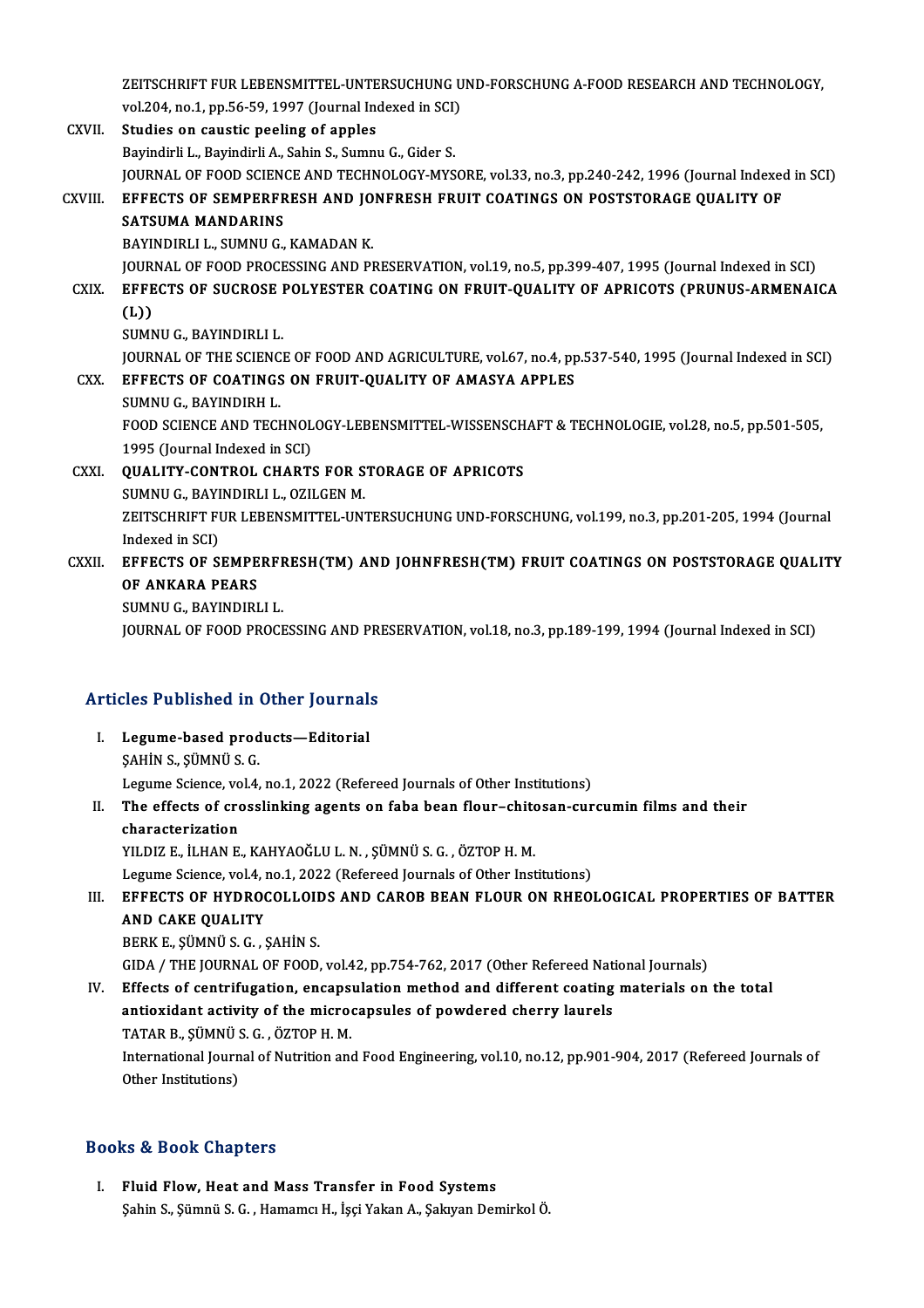NobelYayınDağıtım,Ankara,2020

- II. Microwave-assisted baking Nobel Yayın Dağıtım, Ankara, 2020<br>Microwave-assisted baking<br>yolaçaner e., ŞÜMNÜ S. G. , ŞAHİN S.<br>in: The microwaye presessing of Fo in: The microwave processing of Foods, Regier, M., Knoerzer, K. and Schubert, H., Editor, Woodhead Publishing<br>Limited , A, pp.1-10, 2017 yolaçaner e., ŞÜMNÜ S. G. ,<br>in: The microwave process<br>Limited , A, pp.1-10, 2017<br>Pheology of Emulsion
- III. Rheology of Emulsion TATARB.,ŞÜMNÜS.G. ,ŞAHİNS. in: Advances in Food Rheology and Its Applications., Ahmed, J, Editor, Elsevier, pp.437-457, 2017
- IV. Physical Properties of Foods in: Advances in Food I<br>Physical Properties<br>ŞAHİN S., ŞÜMNÜ S. G.<br>Saringer, 2006 Physical Prop<br>ŞAHİN S., ŞÜMN<br>Springer, 2006

# Springer, 2006<br>Refereed Congress / Symposium Publications in Proceedings

efereed Congress / Symposium Publications in Proceedings<br>I. Effect of Formulation on Sugar Profiles of Gummy Confections During Storage at Different<br>Temperatures reed congret<br>Effect of Form<br>Temperatures<br>Tinobi S. Sümnü Effect of Formulation on S<br>Temperatures<br>Tireki S., Şümnü S. G. , Şahin S.<br>2020 7th International Corfor

Temperatures<br>Tireki S., Șümnü S. G. , Șahin S.<br>2020 7th International Conference on Food Security and Nutrition (ICFSN 2020), Amsterdam, Netherlands, 13 - 15<br>March 2020 Tireki S., Şüm<br>2020 7th Inte<br>March 2020<br>COMPARISO

II. COMPARISON OF THE CRYSTALLINITY KINETICS OF D-ALLULOSE, LACTOSE AND SUCROSE BY USING TIME DOMAIN (1H) NMR

GÜNERS.,ŞÜMNÜS.G. ,ÖZTOPH.M. ,GRUNİNL. Rare Sugar Congress 2019, 3 - 05 December 2019

GÜNER S., ŞÜMNÜ S. G. , ÖZTOP H. M. , GRUNİN L.<br>Rare Sugar Congress 2019, 3 - 05 December 2019<br>III. Effect of Formulation on the Glass Transition Temperature of Sugar Confectionery during Storage<br>Tipoli S. Sümnü S. G. Sobi Rare Sugar Congress 2019, 3<br>Effect of Formulation on the<br>Tireki S., Şümnü S. G. , Şahin S.<br>1st International / 11th Nation Effect of Formulation on the Glass Transition Temperature of Sugar Confectionery during Storag<br>Tireki S., Şümnü S. G. , Şahin S.<br>1st International / 11th National Food Engineering Congress, Antalya, Turkey, 7 - 09 November

Tireki S., Şümnü S. G. , Şahin S.<br>1st International / 11th National Food Engineering Congress, Antalya, Turkey, 7 - 09 November 2019<br>IV. Effects of Microwave Heating On Electrospinning of Carob Bean Flour Based Nanofibers<br> 1st International / 11th Nation<br>Effects of Microwave Heatin<br>Uygun E., Şümnü S. G. , Şahin S.<br>1st International (11th Nationa Effects of Microwave Heating On Electrospinning of Carob Bean Flour Based Nanofibers<br>Uygun E., Şümnü S. G. , Şahin S.<br>1st International/11th National Food Engineering Symposium, Antalya, Turkey, 07 November 2019 - 09 Novem Uygun E., Şür<br>1st Internatio<br>2020, pp.91<br>Dielectric r 1st International/11th National Food Engineering Symposium, Antalya, Turkey, 07 November 2019 - 0<br>2020, pp.91<br>V. Dielectric properties of sour cherry (Prunus Cerasus L.) POMACE: influence of frequency,<br>2020.pp.91

## 2020, pp.91<br>Dielectric properties of sour cherry (Prunus Cera<br>concentration, PH, temperature and particle size Dielectric properties of sour cherry (Prunu<br>concentration, PH, temperature and particl<br>Başkaya Sezer D., Ahmed J., Şümnü S. G. , Şahin S.<br>1st International (11th National Eood Engineerin concentration, PH, temperature and particle size<br>1st International/11th National Food Engineering Symposium, Antalya, Turkey, 7 - 09 November 2019, pp.22<br>1st International/11th National Food Engineering Symposium, Antalya,

## Başkaya Sezer D., Ahmed J., Şümnü S. G. , Şahin S.<br>1st International/11th National Food Engineering Symposium, Antalya, Turkey, 7 - 09 November 2019, pp.22<br>VI. UNDERSTANDING THE EFFECT OF RELATIVE HUMIDITY ON CRYSTALLI 1st International/11th National Food Engineering Sympos<br>UNDERSTANDING THE EFFECT OF RELATIVE HUMI<br>THROUGH TIME DOMAIN (TD) NMR EXPERIMENTS UNDERSTANDING THE EFFECT OF RELA<br>THROUGH TIME DOMAIN (TD) NMR EXI<br>Güner S., Şümnü S. G. , Grunın L., Öztop H. M.<br>Food Fastor Conferense Malage Spain 8 - 9 THROUGH TIME DOMAIN (TD) NMR EXPERIMENTS<br>Güner S., Şümnü S. G. , Grunın L., Öztop H. M.<br>Food Factor Conference, Malaga, Spain, 8 - 09 November 2018<br>A MACBOSCOBIC ABBBOACH TO DEEINE CHABACTEBIST.

## Güner S., Şümnü S. G. , Grunın L., Öztop H. M.<br>Food Factor Conference, Malaga, Spain, 8 - 09 November 2018<br>VII. – A MACROSCOPIC APPROACH TO DEFINE CHARACTERISTICS OF GLUTEN-FREE CAKES BY T2<br>PELAYATION TIMES Food Factor Conference<br>A MACROSCOPIC API<br>RELAXATION TIMES<br>Vidus E Cüner S. Süme A MACROSCOPIC APPROACH TO DEFINE CHAR<br>RELAXATION TIMES<br>Yıldız E., Güner S., Şümnü S. G. , Şahin S., Öztop H. M.<br>ISEKI 2018. Stuttgart Cormony 2., OE July 2018. an

RELAXATION TIMES<br>Indiz E., Güner S., Şümnü S. G. , Şahin S., Öztop H. M.<br>ISEKI-2018, Stuttgart, Germany, 3 - 05 July 2018, pp.1

### VIII. Encapsulation of olive leaf extract by double emulsion Şümnü S.G. ,ÖztopH.M. ,ÇilekTatarB.

Encapsulation of olive leaf extract by double emulsion<br>Şümnü S. G. , Öztop H. M. , Çilek Tatar B.<br>3rd Food Structure and Functionality Forum Symposium & the 3rd IDF Symposium on Microstructure of Dairy<br>Produsta Mantreal Ca Sümnü S. G. , Öztop H. M. , Çilek Tatar B.<br>3rd Food Structure and Functionality Forum Sympos<br>Products, Montreal, Canada, 3 - 06 June 2018, pp.10<br>Ingredient offects on the stability of jolly gume Products, Montreal, Canada, 3 - 06 June 2018, pp.10

IX. Ingredient effects on the stability of jelly gums during storage Sümnü S. G., Tireki S., Sahin S.

InternationalConference onrawmaterials to processed foods,Antalya,Turkey,11 -13April2018,pp.143

X. Yağ/Su (Y/S) ve Su/Yağ (S/Y) emülsiyonlarının ayrımının NMR Relaksometre kullanarak tespiti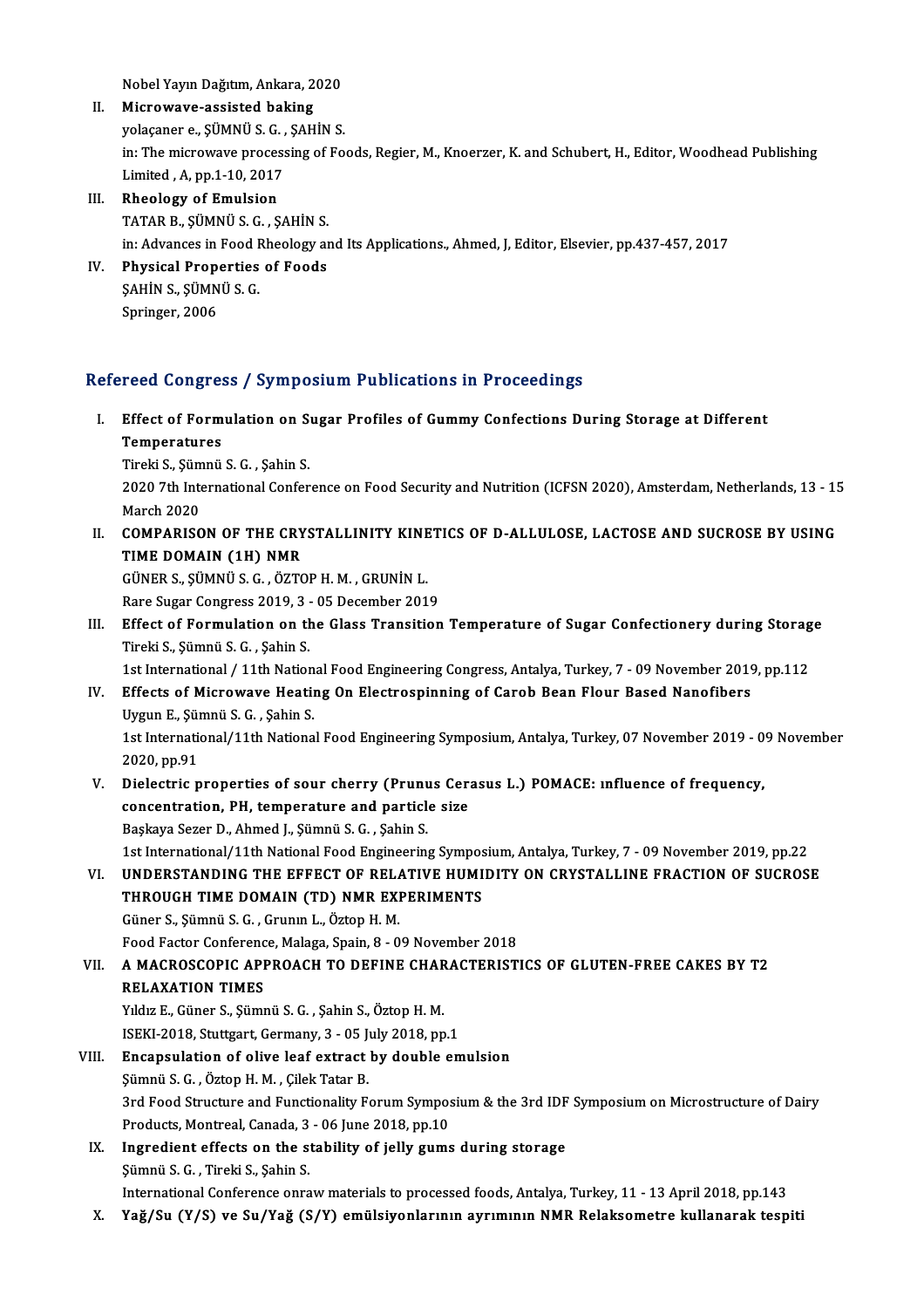|        | GÜNER S., ÖZTOP H. M., ŞÜMNÜ S. G.                                                                                                                    |
|--------|-------------------------------------------------------------------------------------------------------------------------------------------------------|
|        | 10. Gıda Mühendisliği Kongresi, Antalya, Turkey, 9 - 11 November 2017                                                                                 |
| XI.    | Usage of carob bean flour in gluten free cakes                                                                                                        |
|        | BERK E., ŞÜMNÜ S. G., ŞAHİN S.                                                                                                                        |
|        | EFF2017 Engineering Future Food, 28 May - 31 December 2017, pp.1909-1914                                                                              |
| XII.   | The effects of maltodextrin and gum Arabic on encapsulation of onion skin phenolic compounds                                                          |
|        | AKDENİZ B., ŞÜMNÜ S. G., ŞAHİN S.                                                                                                                     |
|        | EFF2017 Engineering Future Food, 28 - 31 May 2017                                                                                                     |
| XIII.  | Reducing oil content of mayonnaise by using double emulsions                                                                                          |
|        | ŞÜMNÜ S. G., ŞAHİN S., YILDIRIM M.                                                                                                                    |
|        | IFT Annual Metting, United States Of America, 26 - 28 June 2017                                                                                       |
| XIV.   | Reducing oil content of mayonnaise by using double emulsion                                                                                           |
|        | ŞAHİN S., ŞÜMNÜ S. G., YILDIRIM M.                                                                                                                    |
|        | IFT, 25 - 28 June 2017                                                                                                                                |
| XV.    | Effects of Centrifugation Encapsulation Method and Different Coating Materials on the Total                                                           |
|        | Antioxidant Activity of the Microcapsules of Powdered Cherry Laurels                                                                                  |
|        | TATAR B., ŞÜMNÜ S. G., ÖZTOP H. M., Ayaz E.<br>18th World Academy of Science, Engineering and Technology Conference Proceedings, 5 - 06 December 2016 |
| XVI.   | Effects of centrifugation encapsulation method and different coating materials on total antioxidant                                                   |
|        | activity of microcapsules of powdered cherry laurels                                                                                                  |
|        | TATAR B., ŞÜMNÜ S. G., ÖZTOP H. M., Ayaz E.                                                                                                           |
|        | ICFSC: 18th International Conference on Food Science and Components, 5 - 06 December 2016, vol.18, pp.640-643                                         |
| XVII.  | Effects of legume flours on batter rheology and cake physical quality                                                                                 |
|        | AYDOĞDU A., ÖZKAHRAMAN C., ŞÜMNÜ S. G., ŞAHİN S.                                                                                                      |
|        | III. International Conference on Agricultural and Food Engineering, Malaysia, 23 - 25 August 2016                                                     |
| XVIII. | Stability of double emulsions for food applications                                                                                                   |
|        | YILDIRIM M., ŞÜMNÜ S. G., ŞAHİN S.                                                                                                                    |
|        | 2nd Food Structure and functionality forum symposium, 28 February - 02 March 2016                                                                     |
| XIX.   | Quality of cakes formulated with different legume flours and baked in different ovens                                                                 |
|        | Ozkahraman C., ŞÜMNÜ S. G., ŞAHİN S.                                                                                                                  |
|        | 2nd Food structure and Functionality Forum symposium-From molecules to functionality, 28 February - 02 March                                          |
| XX.    | 2016<br>Investigation of the effects of different gum types and concentrations on the encapsulation of cherry                                         |
|        | laurel powders                                                                                                                                        |
|        | TATAR B., Ayaz E., ŞÜMNÜ S. G., ÖZTOP H. M.                                                                                                           |
|        | 2nd Food Structure and Functionality Forum Symposium - From Molecules to Functionality, 28 February - 02                                              |
|        | <b>March 2016</b>                                                                                                                                     |
| XXI.   | Quality of cakes formulated with different legumes flours and baked in different ovens                                                                |
|        | Özkahraman C., ŞÜMNÜ S. G., ŞAHİN S.                                                                                                                  |
|        | 2nd Food Structure and functionality forum symposium, 28 February - 02 March 2016                                                                     |
| XXII.  | Değişik Formulasyonların ve Homojenizasyon Yöntemlerinin İkili Emülsiyon Üzerine Etkisi                                                               |
|        | YILDIRIM M., ŞÜMNÜ S. G., ŞAHİN S.                                                                                                                    |
|        | 9. Gıda Mühendisliği Kongresi, İzmir, Turkey, 12 - 14 November 2015, pp.19                                                                            |
| XXIII. | Çavdar Ununun Ekmek Hamurunun Fiziksel Özellikleri Üzerine Etkisinin İncelenmesi                                                                      |
|        | Erkiliç U., ÖZTOP H. M., ŞÜMNÜ S. G.                                                                                                                  |
|        | 9. Gıda Mühendisliği Kongresi, Turkey, 12 - 14 November 2015                                                                                          |
| XXIV.  | Encapsulation of vitamin B12 using double emulsion as carrier September<br>ÖZLEM Y.A., ŞÜMNÜ S.G., ŞAHİN S.                                           |
|        | XXIII International Conference on Bioencapsulation, DELFT, 2 - 04 September 2015, pp.158-159                                                          |
| XXV.   | Encapsulation of vitamin B12 using double emulsion as carrier                                                                                         |
|        | Yüce Altuntaş Ö., ŞÜMNÜ S. G., ŞAHİN S.                                                                                                               |
|        |                                                                                                                                                       |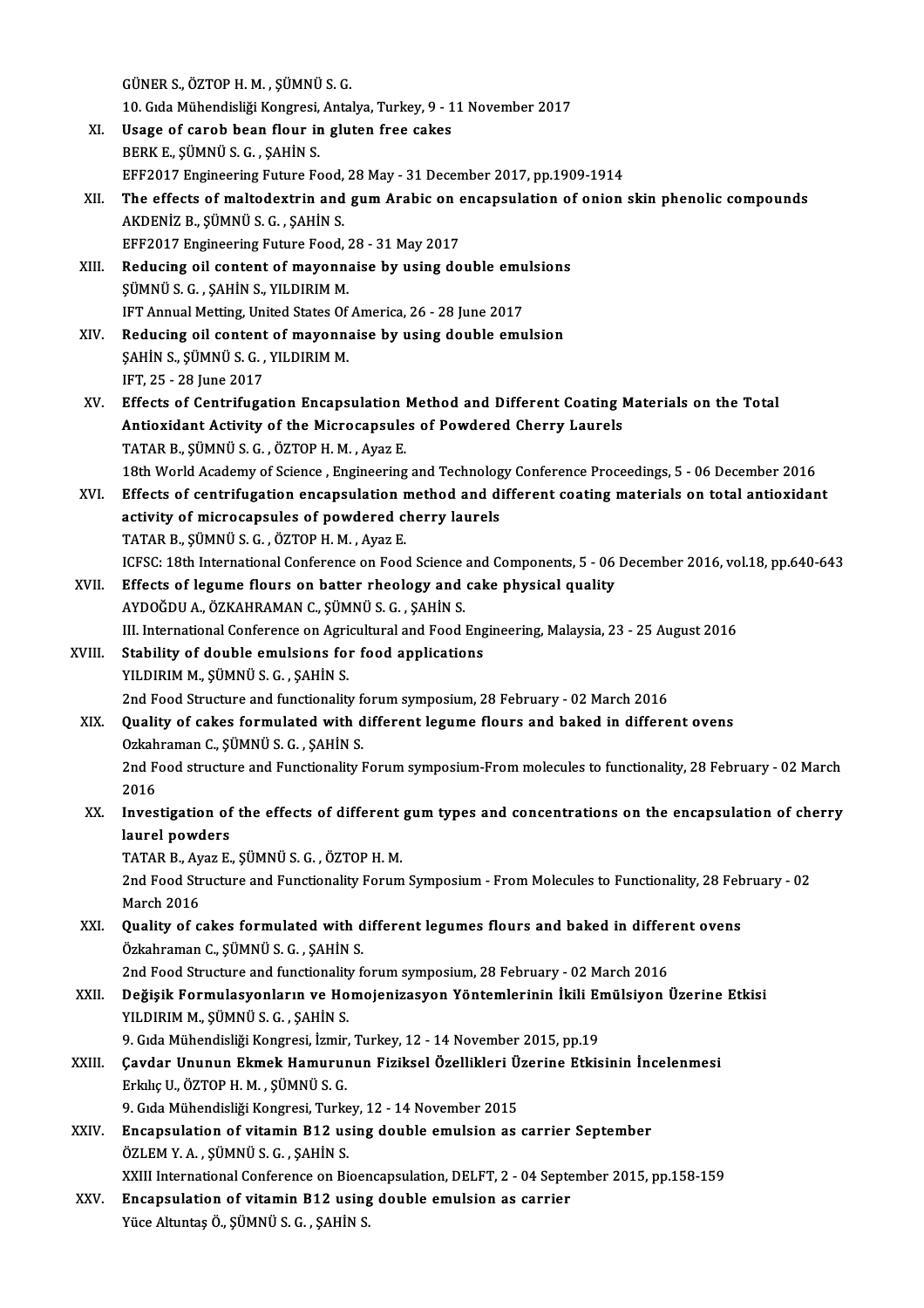XXIII International Conference on Bioencapsulation., Delft, 2 - 04 September 2015, pp.158-159<br>Effects of homogenization techniques on enconculation of wheat serm oil

|               | XXIII International Conference on Bioencapsulation., Delft, 2 - 04 September 2015, pp.158-159                 |
|---------------|---------------------------------------------------------------------------------------------------------------|
| XXVI.         | Effects of homogenization techniques on encapsulation of wheat germ oil                                       |
|               | ŞAHİN S., karadeniz m., ŞÜMNÜ S. G.                                                                           |
|               | XXIII International Conference on Bioencapsulation, 2 - 04 September 2015, pp.138-139                         |
| XXVII.        | The Effect of Microwave Infrared Combination Drying on Quality of Osmotically Dehydrated                      |
|               | Eggplants 10 12 August 2015 London UK P 144                                                                   |
|               | AYDOĞDU A., ŞÜMNÜ S. G., ŞAHİN S.                                                                             |
|               | 4th International Conference and Exhibition on Food Processing & Technology, Londrina, Brazil, 10 - 12 August |
|               | 2015, pp.144                                                                                                  |
| XXVIII.       | Mikrodalga kızıl ötesi kombinasyonu ile kurutmanın ön işlem görmüş patlıcanların kuruma davranışı             |
|               | üzerindeki etkileri                                                                                           |
|               | AYDOĞDU A., ŞÜMNÜ S. G., ŞAHİN S.                                                                             |
|               | Pamukkale Üniversitesi Gıda Sempozyumu III, Denizli, Turkey, 13 - 15 May 2015                                 |
| XXIX.         | Hızlı soğutmanın pişmiş kurufasülyenin oksidatif dayanıklılığına etkisi                                       |
|               | karadeniz m., ŞAHİN S., ŞÜMNÜ S. G.                                                                           |
|               | 5. Gıda Güvenliği Kongresi, Turkey, 7 - 08 May 2015, pp.96                                                    |
| XXX.          | Ozmotik Dehidrasyon Uygulanmış Patates Dilimlerinin Mikrodalga ile Kızartılması İşleminin                     |
|               | Optimizasyonu                                                                                                 |
|               | ÖZTOP H. M., ŞAHİN S., ŞÜMNÜ S. G.                                                                            |
|               | Türkiye 9. Gıda Kongresi, Turkey, 24 - 26 May 2006                                                            |
| XXXI.         | Optimization of Microwave Frying of Osmotically Dehydrated Potato Slices by Using Taguchi                     |
|               | Technique                                                                                                     |
|               | ÖZTOP H. M., ŞAHİN S., ŞÜMNÜ S. G.                                                                            |
|               | 2006 CIGR Section VI International Symposium on Future of food Engineering, 26 - 28 April 2006                |
| <b>XXXII.</b> | Optimization of Microwave Frying of Potato Slices by Using Taguchi Technique                                  |
|               | ÖZTOP H. M., ŞAHİN S., ŞÜMNÜ S. G.                                                                            |
|               | 1st International Food and Nutrition Congress, 15 - 18 June 2005                                              |
| XXXIII        | Mikrodalga ile Kızartma İşleminin Taguçi Tekniği ile Optimizasyonu                                            |
|               | ÖZTOP H. M., ŞAHİN S., ŞÜMNÜ S. G.                                                                            |
|               | Gida Kongresi 2005, Turkey, 19 - 21 April 2005                                                                |
|               |                                                                                                               |

### Supported Projects

Supported Projects<br>Öztop H. M. , Özcan Kabasakal S., Şümnü S. G. , Alpas H., Mert B., EU Supported Other Project, Functionalised Tomato Products, 2021 - 2025<br>Öztop H. M. , Özcan Kab<br>Products, 2021 - 2025<br>ÖZTOP H. M. Mari B. G Öztop H. M. , Özcan Kabasakal S., Şümnü S. G. , Alpas H., Mert B., EU Supported Other Project, Functionalised Tomato<br>Products, 2021 - 2025<br>ÖZTOP H. M. , Mazı B. G. , ŞÜMNÜ S. G. , YENER M. E. , Tekin A., TÜBİTAK - AB COST

Products, 2021 - 2025<br>ÖZTOP H. M. , Mazı B. G. , ŞÜMNÜ S. G. , YENER M. E. , Tekin A., TÜBİTAK - AB COST Project, Polisakkarit Bazlı Aerojellerin<br>Tasarlanması ve Aerojellerin Farklı Gıda İşlemlerinde Kullanılması, 2021 - 2 ÖZTOP H. M. , Mazı B. G. , ŞÜMNÜ S. G. , YENER M. E. , Tekin A., TÜBİTAK - AB COST Project, Polisakkarit Bazlı Aerojellerin<br>Tasarlanması ve Aerojellerin Farklı Gıda İşlemlerinde Kullanılması, 2021 - 2024<br>ŞÜMNÜ S. G. , ŞAHİ

Tasarlanması ve Aerojellerin Farklı Gıda İşlemlerinde Ku:<br>ŞÜMNÜ S. G. , ŞAHİN S., Project Supported by Higher Edu<br>gallik asit içeren biyofilmlerin geliştirilmesi, 2020 - 2021<br>SÜMNÜ S. G., BASKANA SEZER D., Project Supporte ŞÜMNÜ S. G. , ŞAHİN S., Project Supported by Higher Education Institutions, Aktif gıda ambalajlama için bezelye unu ba<br>gallik asit içeren biyofilmlerin geliştirilmesi, 2020 - 2021<br>ŞÜMNÜ S. G. , BAŞKAYA SEZER D., Project Su

gallik asit içeren biyofilmlerin geliştirilmesi, 2020 - 2021<br>ŞÜMNÜ S. G. , BAŞKAYA SEZER D., Project Supported by Higher Education Institutions, VİŞNE POSASINDAN<br>CERASUS L.) DİYET LİF EKSTRAKSİYONU VE DÜŞÜK YAĞLI BİSKÜVİ Y ŞÜMNÜ S. G. , BAŞKAYA SEZER D., Project Supported by Higher Education Institutions, VİŞNE POSASINDAN (PRUNUS<br>CERASUS L.) DİYET LİF EKSTRAKSİYONU VE DÜŞÜK YAĞLI BİSKÜVİ YAPIMINDA KULLANIMI, 2018 - 2019<br>ŞÜMNÜ S. G. , CENGİZ

CERASUS L.) DİYET LİF EKSTRAKSİYONU VE I<br>ŞÜMNÜ S. G. , CENGİZ S., Project Supported by<br>VE KALİTESİNİN İNCELENMESİ, 2018 - 2019<br>SÜMNÜ S. C., PERK E. Project Supported bu k ŞÜMNÜ S. G. , CENGİZ S., Project Supported by Higher Education Institutions, MİKRODALGA İLE KAYISI KURI<br>VE KALİTESİNİN İNCELENMESİ, 2018 - 2019<br>ŞÜMNÜ S. G. , BERK E., Project Supported by Higher Education Institutions, MİK

VE KALİTESİNİN İNCELENMESİ, 2018 - 2019<br>ŞÜMNÜ S. G. , BERK E., Project Supported by Higher Education I<br>YENİLENEBİLİR FÜLM ÜRETİMİ ÜZERİNE ETKİSİ, 2018 - 2019<br>SÜMNÜ S. G., *VOCAVULAV S. Project Supported by His*bor Edu ŞÜMNÜ S. G. , BERK E., Project Supported by Higher Education Institutions, MİKRODALGANIN NANO LİF VE<br>YENİLENEBİLİR FÜLM ÜRETİMİ ÜZERİNE ETKİSİ, 2018 - 2019<br>ŞÜMNÜ S. G. , KOCAKULAK S., Project Supported by Higher Education

YENİLENEBİLİR FÜLM ÜRETİMİ ÜZERİNE ETKİSİ, 2018 - 2019<br>ŞÜMNÜ S. G. , KOCAKULAK S., Project Supported by Higher Education Institutions, GALİK ASİT İQ<br>UNUNDAN ELDE EDİLEN BİYOFİLMLERİN ÜRETİLMESİ VE KARAKTERİZASYONU, 2018 - ŞÜMNÜ S. G. , KOCAKULAK S., Project Supported by Higher Education Institutions, GALİK ASİT İÇEREN VE NOHUT<br>UNUNDAN ELDE EDİLEN BİYOFİLMLERİN ÜRETİLMESİ VE KARAKTERİZASYONU, 2018 - 2019<br>ŞÜMNÜ S. G. , DİLER C., Project Suppo

UNUNDAN ELDE EDİLEN BİYOFİLMLERİN ÜR<br>ŞÜMNÜ S. G. , DİLER C., Project Supported by<br>BY USING DOUBLE EMULSIONS, 2018 - 2019<br>SÜMNÜ S. G., VILDIZ BIJLIT E. Project Suppo ŞÜMNÜ S. G. , DİLER C., Project Supported by Higher Education Institutions, ÇİFT KATMANLI FORTİFİCATİC<br>BY USING DOUBLE EMULSIONS, 2018 - 2019<br>ŞÜMNÜ S. G. , YILDIZ BULUT E., Project Supported by Higher Education Institution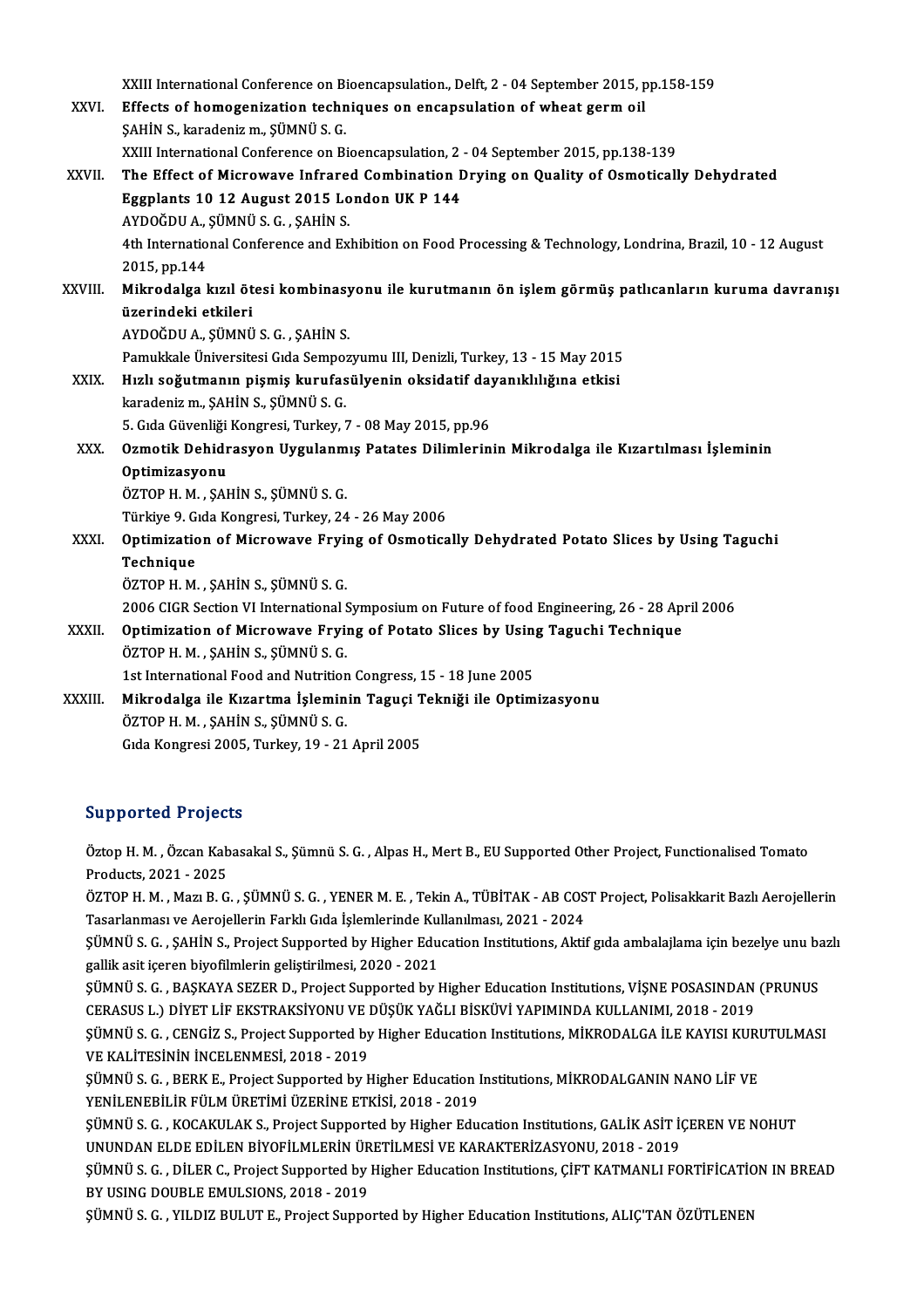TRİTERPENLERİNENKAPSÜLASYONUVEISILDAYANIKLILIKLARININARAŞTIRILMASI,2018 -2019 TRİTERPENLERİN ENKAPSÜLASYONU VE ISIL DAYANIKLILIKLARININ ARAŞTIRILMASI, 2018 - 2019<br>ŞÜMNÜ S. G. , ÖZTOP H. M. , BİTİK A., Project Supported by Higher Education Institutions, Baklagil nişastalarının<br>milmealaskanlastuma ve TRİTERPENLERİN ENKAPSÜLASYONU VE ISIL DAYANIKLILIKLARININ ARAŞTIRILMASI, 2018 - 20<br>ŞÜMNÜ S. G. , ÖZTOP H. M. , BİTİK A., Project Supported by Higher Education Institutions, Baklagil<br>mikroakışkanlaştırma ve ultrasonikasyon ŞÜMNÜ S. G. , ÖZTOP H. M. , BİTİK A., Project Supported by Higher Education Institutions, Baklagil nişastalarının<br>mikroakışkanlaştırma ve ultrasonikasyon yöntemleri kullanılarak modifiye edilmesi, 2018 - 2019<br>ŞAHİN S., ŞÜM mikroakışkanlaştırma ve ultrasonikasyon yöntemleri kullanılarak modifiye edilmesi, 2018 - 2019<br>ŞAHİN S., ŞÜMNÜ S. G. , BERK E., Project Supported by Higher Education Institutions, KIZIL ÖTESİ-MİKRODALGA<br>FIRINDA PİŞİRİLMEYE ŞAHİN S., ŞÜMNÜ S. G. , BERK E., Project Supported by Higher Education Institutions, KIZIL ÖTESİ-MİKRODAL<br>FIRINDA PİŞİRİLMEYE UYGUN KEÇİBOYNUZU UNU İÇEREN KEK FORMÜLASYONLARININ TASARLANMASI, 2<br>ŞÜMNÜ S. G. , Project Suppor FIRINDA PİŞİRİLMEYE UYGUN KEÇİBOYNUZU UNU İÇEREN KEK FORMÜLASYONLARININ TASARLANMA<br>ŞÜMNÜ S. G. , Project Supported by Higher Education Institutions, NAR POSASINDAN ÖZÜTLENEN FENO!<br>BİLEŞENLERİN ENKAPSÜLASYONU VE KEK İÇİNDEK ŞÜMNÜ S. G. , Project Supported by Higher Education Institutions, NAR POSASINDAN ÖZÜTLENEN FENOLİK<br>BİLEŞENLERİN ENKAPSÜLASYONU VE KEK İÇİNDEKİ STABİLİTELERİNIN ARAŞTIRILMASI, 2017 - 2017<br>ŞÜMNÜ S. G. , Project Supported by BİLEŞENLERİN ENKAPSÜLASYONU VE KEK İÇİNDEKİ STABİLİTELERİNİN ARAŞTIRILMASI, 2017 - 2017 ŞÜMNÜ S. G. , Project Supported by Higher Education Institutions, ÇİFT KATMANLI EMÜLSİYON KULLANILARAK<br>EKMEĞE MAGNEZYUM TAKVİYESİ YAPMA, 2017 - 2017<br>ŞÜMNÜ S. G. , Project Supported by Higher Education Institutions, ELEKTRO EKMEĞE MAGNEZYUM TAKVİYESİ YAPMA, 2017 - 2017<br>ŞÜMNÜ S. G. , Project Supported by Higher Education Institu<br>BAZLI PAKETLEME MALZEMESİ ÜRETİLMESİ, 2017 - 2017<br>SÜMNÜ S. G. , Project Supported bu Higher Education Institu ŞÜMNÜ S. G. , Project Supported by Higher Education Institutions, ELEKTROEĞİRME METODU KULLANILARAK NANOLİ<br>BAZLI PAKETLEME MALZEMESİ ÜRETİLMESİ, 2017 - 2017<br>ŞÜMNÜ S. G. , Project Supported by Higher Education Institutions, BAZLI PAKETLEME MALZEMESİ ÜRETİLMESİ, 2017 - 2017<br>ŞÜMNÜ S. G. , Project Supported by Higher Education Institutions, VİŞNE POSASINDAN DİYET LİF EKSTRAKSİYONU VE<br>DÜŞÜK YAĞLI BİSKÜVİ YAPIMINDA KULLANIMI, 2017 - 2017 ŞÜMNÜ S. G. , Project Supported by Higher Education Institutions, VİŞNE POSASINDAN DİYET LİF EKSTRAKSİYON<br>DÜŞÜK YAĞLI BİSKÜVİ YAPIMINDA KULLANIMI, 2017 - 2017<br>ŞÜMNÜ S. G. , ŞAHİN S., Project Supported by Higher Education I DÜŞÜK YAĞLI BİSKÜVİ Y<br>ŞÜMNÜ S. G. , ŞAHİN S., I<br>uzatılması, 2016 - 2017<br>SÜMNÜ S. G. , Preject Su ŞÜMNÜ S. G. , ŞAHİN S., Project Supported by Higher Education Institutions, Aktif ambalaj ile cevizin raf ömrünün<br>uzatılması, 2016 - 2017<br>ŞÜMNÜ S. G. , Project Supported by Higher Education Institutions, FEN BİLİMLERİ ENST uzatılması, 2016 - 201<br>ŞÜMNÜ S. G. , Project S<br>PROJESİ, 2014 - 2016<br>SÜMNÜ S. G. , Project S ŞÜMNÜ S. G. , Project Supported by Higher Education Institutions, FEN BİLİMLERİ ENSTİTÜSÜ/LİSANSÜSTÜ TEZ<br>PROJESİ, 2014 - 2016<br>ŞÜMNÜ S. G. , Project Supported by Higher Education Institutions, FEN BİLİMLERİ ENSTİTÜSÜ/LİSANS PROJESİ, 2014 - 2016<br>ŞÜMNÜ S. G. , Project Supported by Higher Education Institutions, FEN BİLİMLERİ ENSTİTÜSÜ/LİSANSÜSTÜ TEZ<br>PROJESİ, 2014 - 2016 ŞÜMNÜ S. G., Project Supported by Higher Education Institutions, FEN BİLİMLERİ ENSTİTÜSÜ/LİSANSÜSTÜ TEZ PROJESİ, 2014 - 2016<br>ŞÜMNÜ S. G. , Project S<br>PROJESİ, 2014 - 2016<br>SÜMNÜ S. G. Project S ŞÜMNÜ S. G. , Project Supported by Higher Education Institutions, FEN BİLİMLERİ ENSTİTÜSÜ/LİSANSÜSTÜ TEZ<br>PROJESİ, 2014 - 2016<br>ŞÜMNÜ S. G. , Project Supported by Higher Education Institutions, FEN BİLİMLERİ ENSTİTÜSÜ/LİSANS PROJESİ, 2014 - 2016<br>ŞÜMNÜ S. G. , Project S<br>PROJESİ, 2014 - 2016<br>SÜMNÜ S. G. Project S ŞÜMNÜ S. G. , Project Supported by Higher Education Institutions, FEN BİLİMLERİ ENSTİTÜSÜ/LİSANSÜSTÜ TEZ<br>PROJESİ, 2014 - 2016<br>ŞÜMNÜ S. G. , Project Supported by Higher Education Institutions, FEN BİLİMLERİ ENSTİTÜSÜ/LİSANS PROJESİ, 2014 - 2016<br>ŞÜMNÜ S. G. , Project S<br>PROJESİ, 2014 - 2016<br>SÜMNÜ S. G. SAHİN S ŞÜMNÜ S. G. , Project Supported by Higher Education Institutions, FEN BİLİMLERİ ENSTİTÜSÜ/LİSANSÜSTÜ TEZ<br>PROJESİ, 2014 - 2016<br>ŞÜMNÜ S. G. , ŞAHİN S., Project Supported by Higher Education Institutions, B grubu vitaminlerin PROJESİ, 2014 - 2016<br>ŞÜMNÜ S. G. , ŞAHİN S., Project Supported by Higher Education Institutions, B grubu vitaminlerinin enkapsülasyonu,<br>2015 - 2015 ŞÜMNÜ S. G. , ŞAHİN S., Project Supported by Higher Education Institutions, B grubu vitaminlerinin enkapsülasyo<br>2015 - 2015<br>ŞÜMNÜ S. G. , Project Supported by Higher Education Institutions, FEN BİLİMLERİ ENSTİTÜSÜ/LİSANSÜS 2015 - 2015<br>ŞÜMNÜ S. G. , Project S<br>PROJESİ, 2014 - 2015<br>SÜMNÜ S. G. , Project S ŞÜMNÜ S. G. , Project Supported by Higher Education Institutions, FEN BİLİMLERİ ENSTİTÜSÜ/LİSANSÜSTÜ TEZ<br>PROJESİ, 2014 - 2015<br>ŞÜMNÜ S. G. , Project Supported by Higher Education Institutions, FEN BİLİMLERİ ENSTİTÜSÜ/LİSANS PROJESİ, 2014 - 2015<br>ŞÜMNÜ S. G. , Project Supported by Higher Education Institutions, FEN BİLİMLERİ ENSTİTÜSÜ/LİSANSÜSTÜ TEZ<br>PROJESİ, 2014 - 2015 ŞÜMNÜ S. G. , Project Supported by Higher Education Institutions, FEN BİLİMLERİ ENSTİTÜSÜ/LİSANSÜSTÜ TEZ<br>PROJESİ, 2014 - 2015<br>ŞÜMNÜ S. G. , Project Supported by Higher Education Institutions, FEN BİLİMLERİ ENSTİTÜSÜ/LİSANS PROJESİ, 2014 - 2015<br>ŞÜMNÜ S. G. , Project S<br>PROJESİ, 2014 - 2015<br>SÜMNÜ S. G. Sanal G ŞÜMNÜ S. G. , Project Supported by Higher Education Institutions, FEN BİLİMLERİ ENSTİTÜSÜ/LİSANSÜSTÜ TEZ<br>PROJESİ, 2014 - 2015<br>ŞÜMNÜ S. G. , Şenel C., ŞAHİN S., Project Supported by Higher Education Institutions, ULTRA-SONİ PROJESİ, 2014 - 2015<br>ŞÜMNÜ S. G. , Şenel C., ŞAHİN S., Project Supported by High<br>KEKLERDEKİ YAĞ İÇERİĞİNİN AZALTILMASI, 2014 - 2014<br>SÜMNÜ S. G., Project Supported by Hiskor Education Instit ŞÜMNÜ S. G. , Şenel C., ŞAHİN S., Project Supported by Higher Education Institutions, ULTRA-SONİKASYON YÖNTE<br>KEKLERDEKİ YAĞ İÇERİĞİNİN AZALTILMASI, 2014 - 2014<br>ŞÜMNÜ S. G. , Project Supported by Higher Education Institutio KEKLERDEKİ YAĞ İÇERİĞİNİN AZALTILMASI, 2014 - 2014<br>ŞÜMNÜ S. G. , Project Supported by Higher Education Institutions, FEN BİLİMLERİ ENSTİTÜSÜ/LİSANSÜSTÜ TEZ<br>PROJESİ, 2014 - 2014 ŞÜMNÜ S. G. , Project Supported by Higher Education Institutions, FEN BİLİMLERİ ENSTİTÜSÜ/LİSANSÜSTÜ TEZ<br>PROJESİ, 2014 - 2014<br>ŞÜMNÜ S. G. , Project Supported by Higher Education Institutions, FEN BİLİMLERİ ENSTİTÜSÜ/LİSANS PROJESİ, 2014 - 2014<br>ŞÜMNÜ S. G. , Project S<br>PROJESİ, 2014 - 2014<br>SÜMNÜ S. G. Project S ŞÜMNÜ S. G. , Project Supported by Higher Education Institutions, FEN BİLİMLERİ ENSTİTÜSÜ/LİSANSÜSTÜ TEZ<br>PROJESİ, 2014 - 2014<br>ŞÜMNÜ S. G. , Project Supported by Higher Education Institutions, FEN BİLİMLERİ ENSTİTÜSÜ/LİSANS PROJESİ, 2014 - 2014<br>ŞÜMNÜ S. G. , Project Supported by Higher Education Institutions, FEN BİLİMLERİ ENSTİTÜSÜ/LİSANSÜSTÜ TEZ<br>PROJESİ, 2014 - 2014 ŞÜMNÜ S. G. , Project Supported by Higher Education Institutions, FEN BİLİMLERİ ENSTİTÜSÜ/LİSANSÜSTÜ TEZ<br>PROJESİ, 2014 - 2014<br>ŞÜMNÜ S. G. , PEKER B. C. , Project Supported by Higher Education Institutions, MİKRODALGA-KIZIL PROJESİ, 2014 - 2014<br>ŞÜMNÜ S. G. , PEKER B. C. , Project Supported by Higher Education Institution<br>PİŞİRİLMEK ÜZERE FONKSİYONEL KEKLERİN GELİŞTİRİLMESİ, 2013 - 2013<br>SÜMNÜ S. G. , AYAZ E. Project Supported by Higher Educati ŞÜMNÜ S. G. , PEKER B. C. , Project Supported by Higher Education Institutions, MİKRODALGA-KIZIL ÖTESİ FIRINDA<br>PİŞİRİLMEK ÜZERE FONKSİYONEL KEKLERİN GELİŞTİRİLMESİ, 2013 - 2013<br>ŞÜMNÜ S. G. , AYAZ E., Project Supported by H PİŞİRİLMEK ÜZERE FONKSİYONEL KEKLERİN GELİŞTİRİLMESİ, 2013 - 2013<br>ŞÜMNÜ S. G. , AYAZ E., Project Supported by Higher Education Institutions, KARAYEMİŞ MEYVESİNDEN ELDE EL<br>FENOLİK MADDELERİN KAPSÜLLENMESİ VE DENEY ORTAMINDA ŞÜMNÜ S. G. , AYAZ E., Project Supported by Higher Education Institutions, KARAYEM<br>FENOLİK MADDELERİN KAPSÜLLENMESİ VE DENEY ORTAMINDAKİ SİNDİRİM DAVF<br>REZONANS GÖRÜNTÜLEME TEKNİĞİ KULLANILARAK ARAŞTIRILMASI, 2013 - 2013<br>SÜ FENOLİK MADDELERİN KAPSÜLLENMESİ VE DENEY ORTAMINDAKİ SİNDİRİM DAVRANIŞLARININ MANYETİK<br>REZONANS GÖRÜNTÜLEME TEKNİĞİ KULLANILARAK ARAŞTIRILMASI, 2013 - 2013<br>ŞÜMNÜ S. G. , Project Supported by Higher Education Institutions, REZONANS GÖRÜNTÜLEME TEKNİĞİ KULLANILARAK ARAŞTIRILMASI, 2013 - 2013<br>ŞÜMNÜ S. G. , Project Supported by Higher Education Institutions, Kaparideki Fenolik Bileşenlerinmikrodalga İle<br>Özütlenmesi, 2010 - 2010<br>ŞÜMNÜ S. G. , Pr ŞÜMNÜ S. G. , Project Supported by Higher Education Institutions, Kaparideki Fenolik Bileşenlerinmikrodalga İle<br>Özütlenmesi, 2010 - 2010<br>ŞÜMNÜ S. G. , Project Supported by Higher Education Institutions, Domates Posasındaki İleÖzütlenmesi,2009 -2009